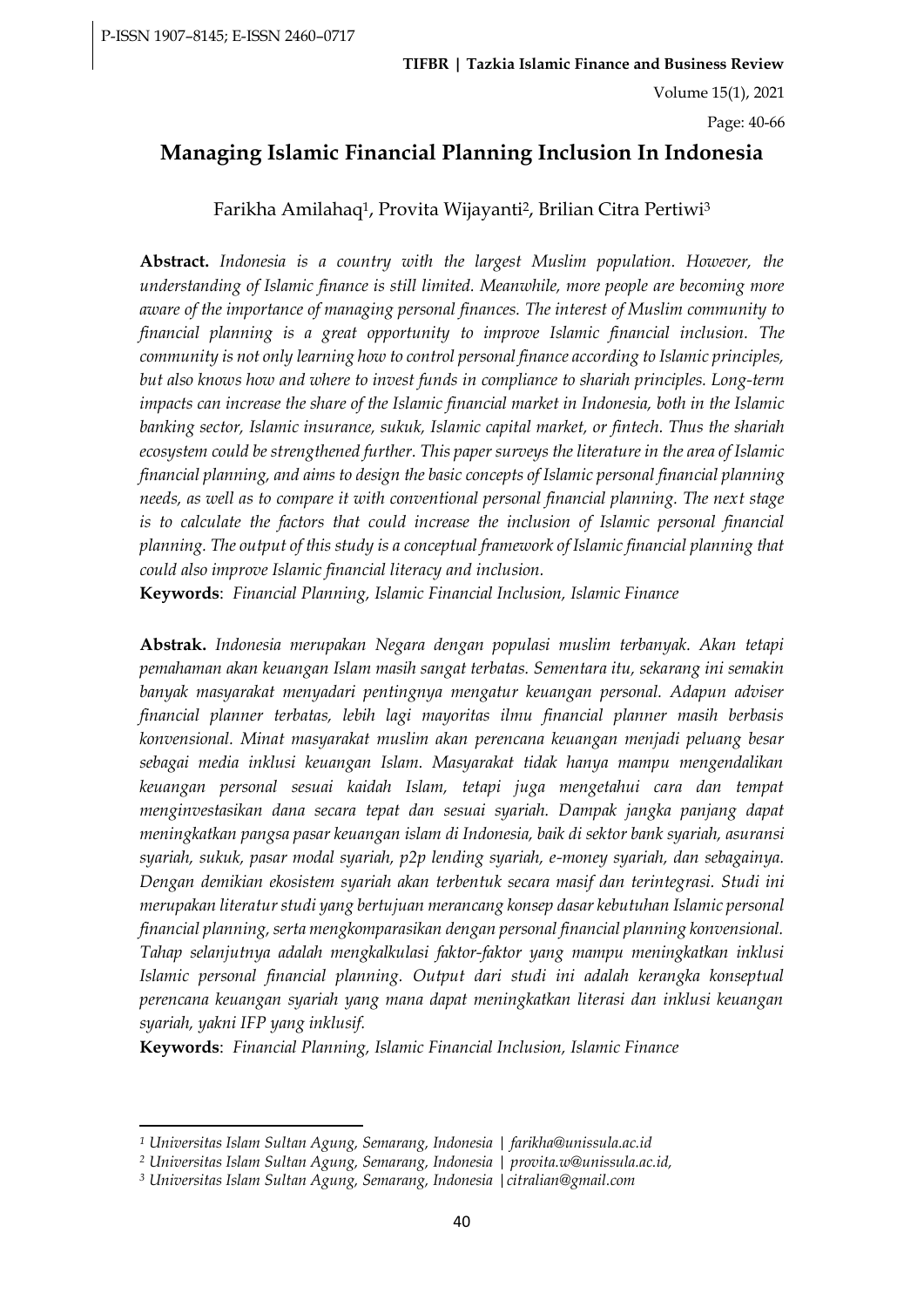## **Introduction**

The times have resulted in an increase in complex and complicated human needs. On the other hand, commonly people has economic limitations to meet all their needs and wants (Senduk, 2008). Thus, it is important to arrange the priority and allocate the fund appropriately according to economic conditions. The gap between complex needs and financial capabilities can be overcome with good financial planning. Financial planning also has an important role, especially in dealing with uncertain economic and market conditions. As has happened recently, the outbreak of the Covid19 pandemic has had a major impact on the economic conditions of the community (Dennis, 2020; Wijayanti, 2020).

Financial planning is a planned process to achieve one's life goals (FPSB Indonesia, n.d.). While Islamic financial planning is when the processes carried out in achieving these financial goals do not conflict with shariah principles, and these goals are not only oriented to the world but also the hereafter (Financial Services Authority, 2019).

The majority of the population in Indonesia is Muslim (Amilahaq et al., 2020). The Muslim population in Indonesia reaches 87.18% of the total population of 255 million (BNI Syariah, 2020; Kaltim Post, 2020; Koran Jakarta, 2020), with a middle class population reaching 50 million people. Meanwhile, the number of professional financial planners (Certified Financial Planner/CFP) in Indonesia is only 1,598 people (FPSB Indonesia, n.d.). Thus, the country still need more experts in personal financial planning, in an effort to help people achieve financial independence with good financial planning. Moreover, financial planners who are experts in the field of Islamic financial planning. Because the Muslim community should have a financial plan that is in accordance with the values of their beliefs, allocating investments in shariah products, utilizing shariah products as risk management, as well as the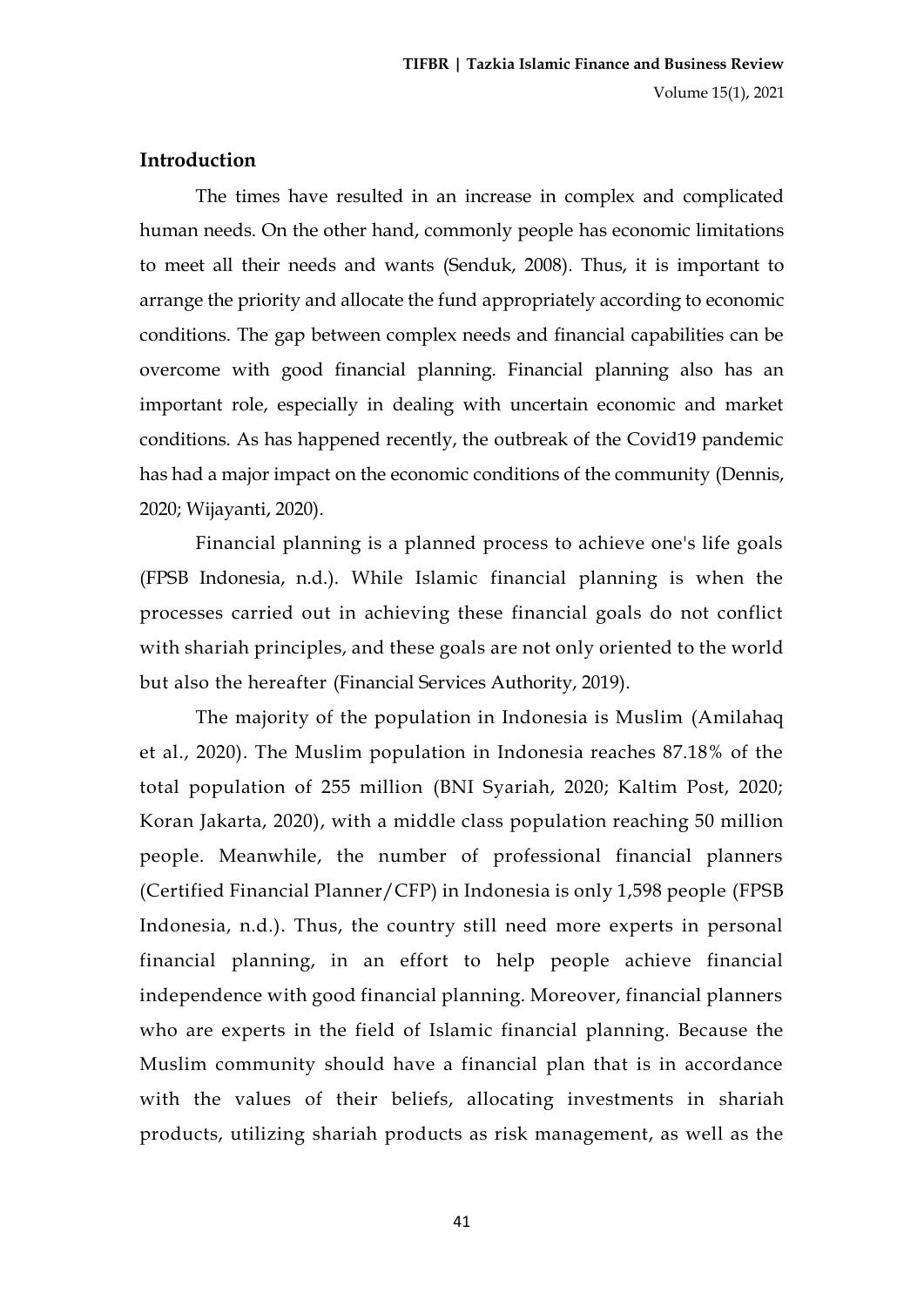process of distributing wealth in accordance with shariah provisions (inheritance law).

As a country with a majority Muslim population, Indonesia has a very low index of Islamic literacy and inclusion compared to conventional literacy and inclusion indexes. The Islamic literacy index in 2019 is 8.93% while conventional literacy has reached 37.72%. The level of Islamic financial inclusion in 2019 was 9.1%, while conventional financial inclusion has reached 75.28% (BNI Syariah, 2020; Financial Services Authority, 2019; Kaltim Post, 2020; Koran Jakarta, 2020; Nurrahman & Hartoyo, 2019; Puspaningtyas & Yolanda, 2019; Puspaningtyas & Zuraya, 2019). This shows the great efforts that must be made by the Islamic finance industry, government, shariah economists, Islamic economics enthusiasts, and academics, to improve Islamic financial literacy and inclusion in Indonesia.

The low index of literacy and inclusion of Islamic finance shows that the Islamic financial industry is still far from realizing well literacy. With a good literacy level, it is hoped that the community, especially the Muslim community, can take advantage of appropriate financial products and services to achieve sustainable financial well being (Amalia, 2020). Moreover, one way to overcome the damage from the global financial crisis is with good financial literacy by the whole community (Zeamer & Estey, 2020). The community needs to make efforts such as seeking financial education, either individually or with a partner, such as attending seminars or hiring professional financial planner.

Based on the potential of literacy, inclusion, and Islamic financial planning that is still large in Indonesia, and due to the low level of literacy and inclusion of Islamic finance in Indonesia, this research aims to develop concepts that can improve Islamic financial literacy, Islamic financial inclusion, and awareness of financial planning in accordance with Islamic principles.

42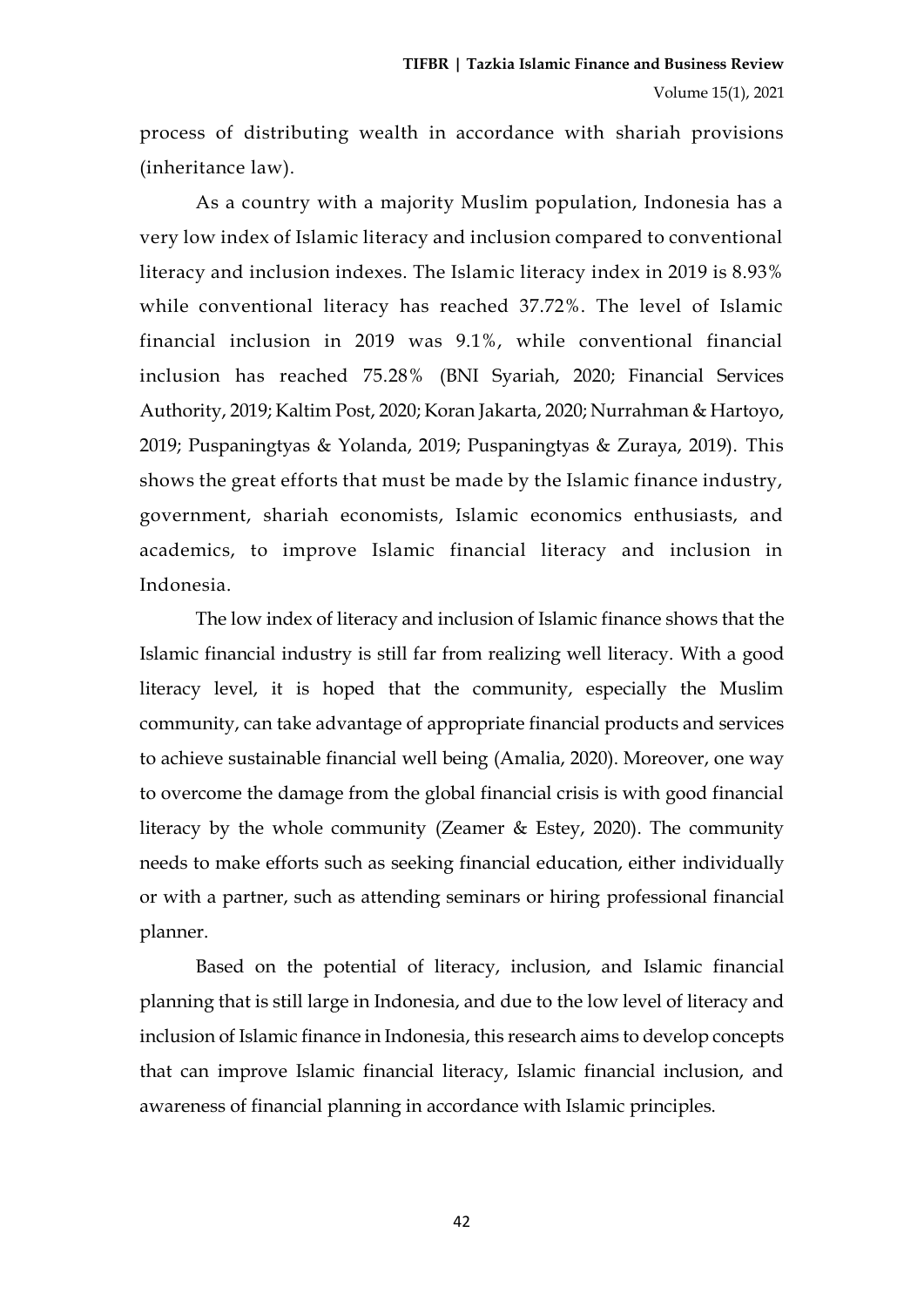## **Literature Review**

## **Financial Planning**

Financial planning is the process of achieving one's life goals through integrated and planned financial management. From a professional perspective, financial planning is a process of coordinating working with clients to determine and achieve client-specific life goals. These objectives will be prioritized, then the planning process that has been compiled will be evaluated and adjusted to any changes in the client's financial condition and economic capacity.

The financial goals of a person or client include; prepare education funds for children, prepare old-age funds for themselves and their spouses, prepare funds to own a house, prepare an inheritance for the family, prepare funds for the pilgrimage, holidays, and so on. Therefore, financial planning generally discusses 6 things; a) Financial management (managing income and expenses, managing assets and debt), b) planning and risk management, c) investment planning, d) planning for retirement, e) tax planning, and f) planning for inheritance. Financial planning can be done independently by studying the required sciences, or people can involving a professional financial planner (Pangeran, 2013; Zeamer & Estey, 2020)

Based on conventional financial planning, the financial goal is preparing the fund after the retirement. Financial planners are proven to help individuals achieve long-term finance (Kim et al., 2018). In an example, because the allocation of pension portfolio for employees is limited, thus the preparation of the investment plan becomes very important. Employers should ask advisors to periodically evaluate the performance of the plans under their management by using objective measures (Yao et al., 2020). Professional financial planners can also provide advice to the public / workers to decide on a pension program that suits them. Advice on the right pension program according to the wishes and needs of each employee will provide maximum satisfaction with the investment made (Ryan & Cude, 2020).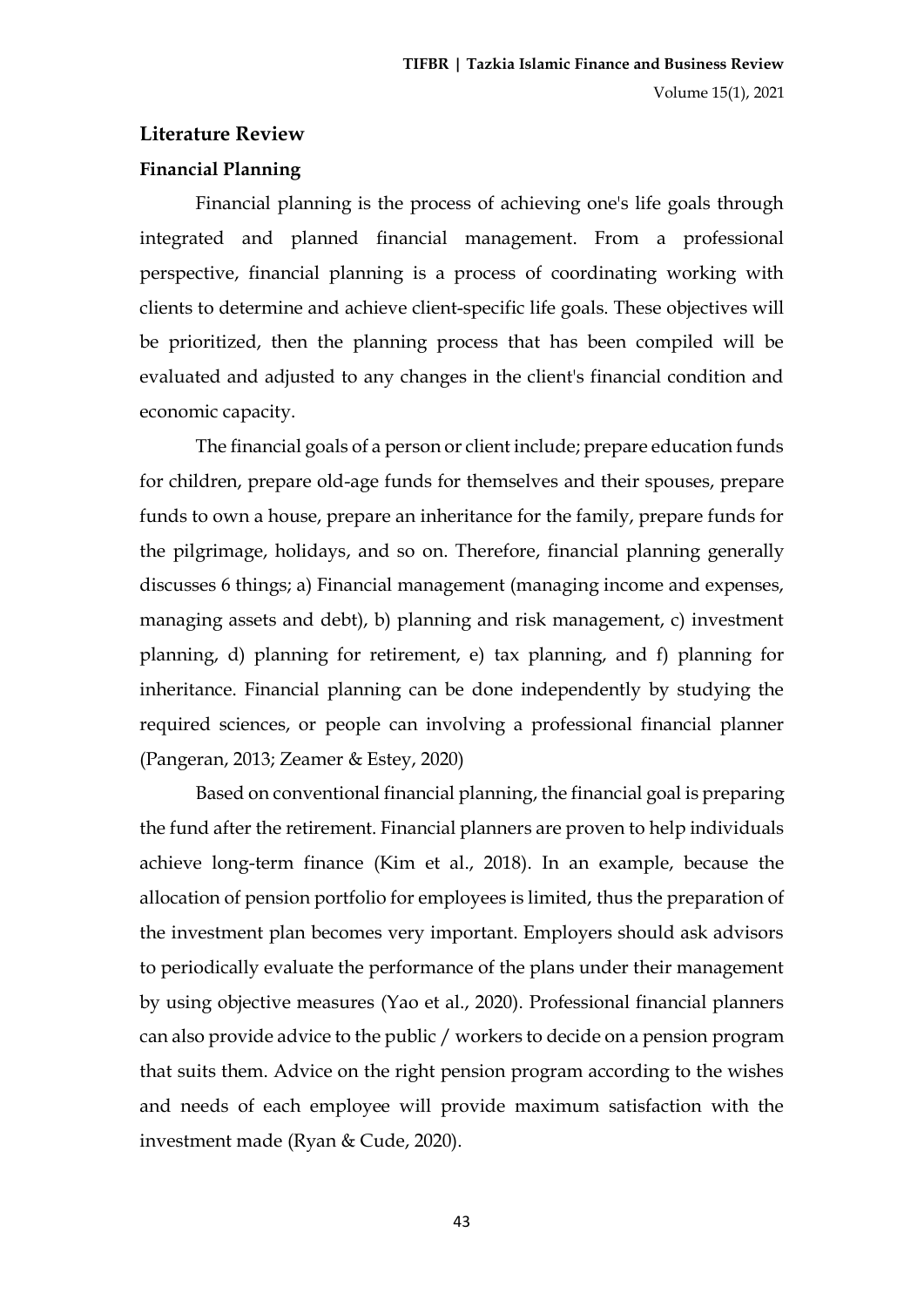### *The Importance of Personal Financial Planning*

Several reasons why financial planning is needed are; because there are financial goals to be achieved, the high cost of living from time to time, the condition of the Indonesian economy is not always good (there are times when it is in a crisis), the human physique will not always be healthy, and the number of financial products on offer (Senduk, 2008).

Limitations to fulfill all their desires make people have to determine the priority. The amount of funds needed to fulfill several basic things, such as vehicles, cars, and so on, has made the community also have to prepare funds in advance. And with the awareness that the productivity period is limited, encouraged them to plan funds after retiring. Thus, having financial planning is very important to do.

Financial planning has an important role, especially in dealing with uncertain economic and market conditions. As has happened recently, the outbreak of the Covid19 pandemic has had a major impact on the economic conditions of the community. The community can be calmer and ready to face such conditions after consulting with financial experts such as the Financial Planner (Dennis, 2020).

Moreover, one way to overcome the damage from the global financial crisis is with good financial literacy by the whole community (Zeamer & Estey, 2020). The community needs to have financial education, such as attending seminars or hiring professional financial planning.

## *Financial Planning Profession*

The financial planning profession began with the establishment of the International Association for Financial Planning in 1969. This association was founded by Loren Dutton and 13 of his colleagues. Meanwhile in Indonesia, this profession was widely used in the banking and insurance industry in 1990. The monetary crisis in 1997 made many people start exploring financial planning. Many Indonesians take direct certification in America, or learn it selftaught. Financial planning after the monetary crisis in Indonesia developed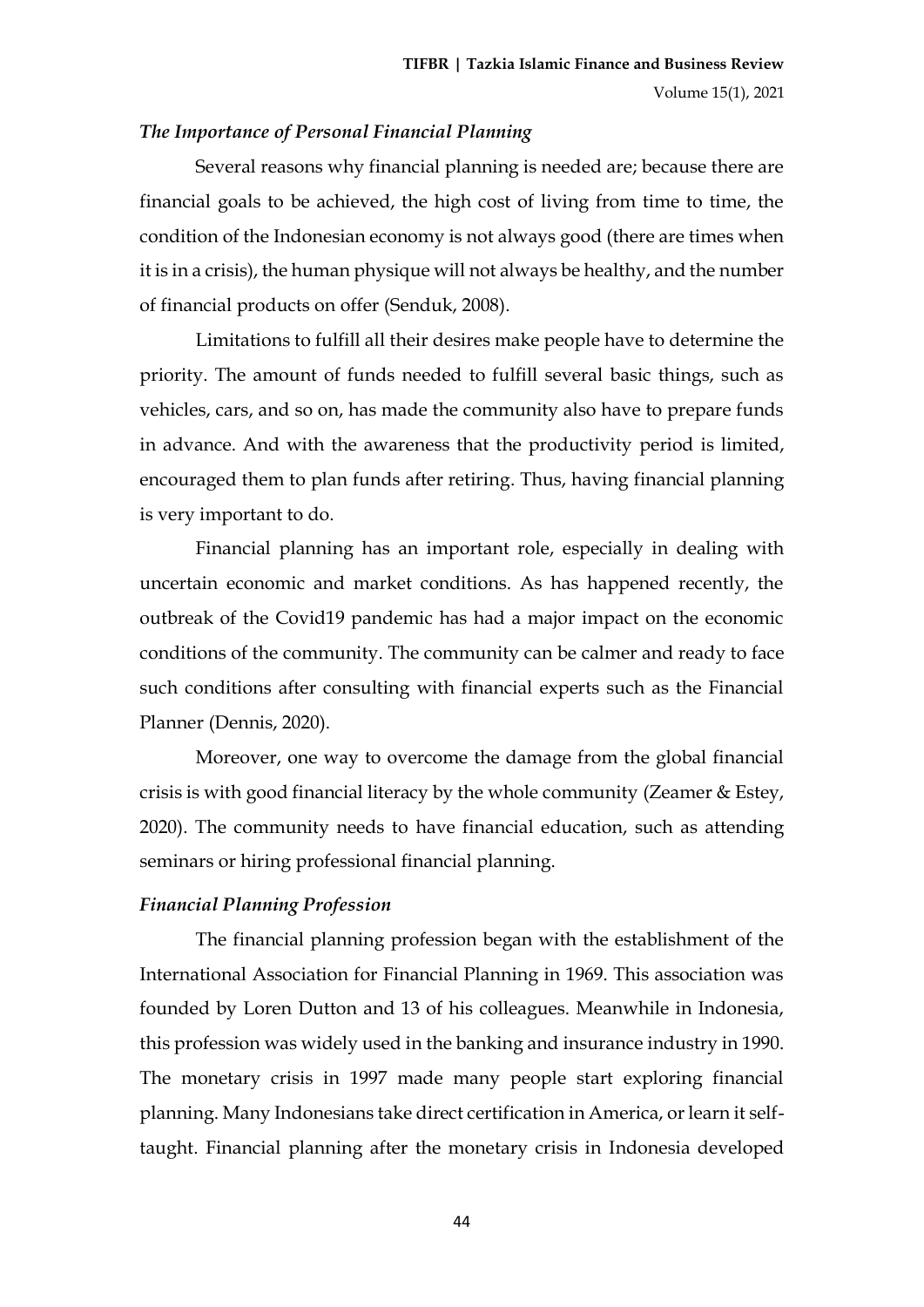with the opening of the Priority/Private Banking/Wealth Management division in the banking sector. This division provides services in the form of helping to manage the customer finances (Putra, 2013).

A financial planner is a professional who is qualified to help individuals and companies meet their long-term financial goals (Scott, 2020). A financial planner is someone who focuses on building a financial plan to help clients achieve their final goals (Smith, 2020). A financial planner is responsible to clients. They can work individually or institutions. A financial planner is in charge of consulting with clients to analyze goals, risk tolerance, life, stages, and types of investment that are suitable for them. From the results of this analysis, financial planners will plan programs that can help clients achieve their financial goals.

People who have financial planning skills can be divided into 2 groups. The first is the dependent or tied group with other agencies such as banks, insurance companies, securities companies, and asset management companies. Meanwhile, another group is independent from other agencies. So that generally the advice or opinion that is conveyed is focused on facts and the personal goals of the client. If the dependent financial planner benefits from the company's salary, the independent financial planner earns income from consulting fees provided, as well as fees from products that work with them, while maintaining the integrity and professionalism of an independent financial planner. Another source is from conducting training or seminars (financial educators).

Financial planners can explore a field in the world of finance (specialization) in order to provide optimal advice/advice to the public about the field. These specializations include corporate financial planners, personal financial advisors, investment advisors, asset management, planning management, experts in the fields of insurance, capital markets, risk, and so on.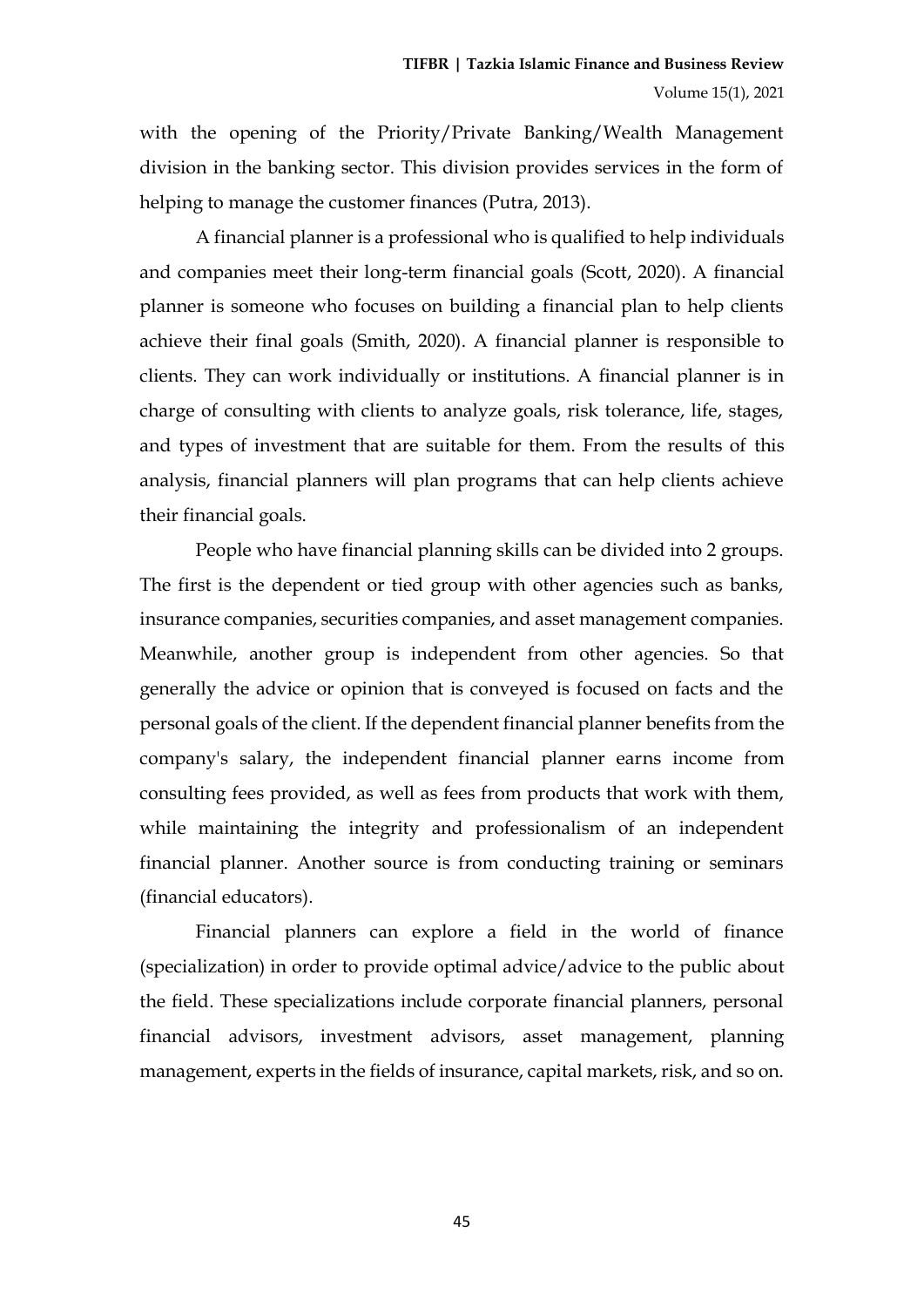#### **Islamic Financial Planning (IFP)**

The awareness of Muslims in Indonesia about the prohibition of usury from bank interest is the starting point for Islamic financial planning. Shariah financial institutions have emerged, such as Islamic banks, Islamic insurance, and the Islamic capital market. Conventional financial planning has also developed and transformed into Islamic financial planning.

Financial planning is a planned process to achieve one's life goals (FPSB Indonesia, n.d.). Generally, the purpose of life in financial planning is only material and world-oriented, such as financial freedom, buying assets, a prosperous old age, fulfilling children's education, tax planning, and distribution of inheritance. As for the Islamic financial planning, it is when the processes carried out in achieving these financial goals do not conflict with shariah principles, and these goals are not only oriented to the world but also the hereafter (Financial Services Authority, 2019). Islamic financial planning makes the welfare and safety of the world and the hereafter as the goal. In other words, IFP is an entire process that aims to achieve the personal goals of an individual through the acquisition, maintenance and distribution of wealth in adherence to Islamic principles and values (Ahmed & Salleh, 2016).

Islamic financial planning for individuals and families starts with managing cash flow, making future financial goals, setting priorities in life, then implementing it with Islamic way (Masyarakat Ekonomi Syariah, 2017). Islamic financial planning (*sakinah finance*) prioritizes needs based on *maqasid shariah*, namely the needs of *dharuriyyat* (top priority), *hajiyyat* (supporters), and *tahsiniyyat* (luxury items) from the stages of wealth creation, wealth accumulation, wealth protection, the distribution of wealth / wealth distribution throughout life from infancy until the end of an individual's life in the world (Wijayanti, 2020).

Some individual priorities for religious financial goals such as; performing the pilgrimage should be prioritized over the purpose of traveling abroad, and preparing children's school funds should be prioritized over the purpose of changing cars, meeting household needs, wills, having children,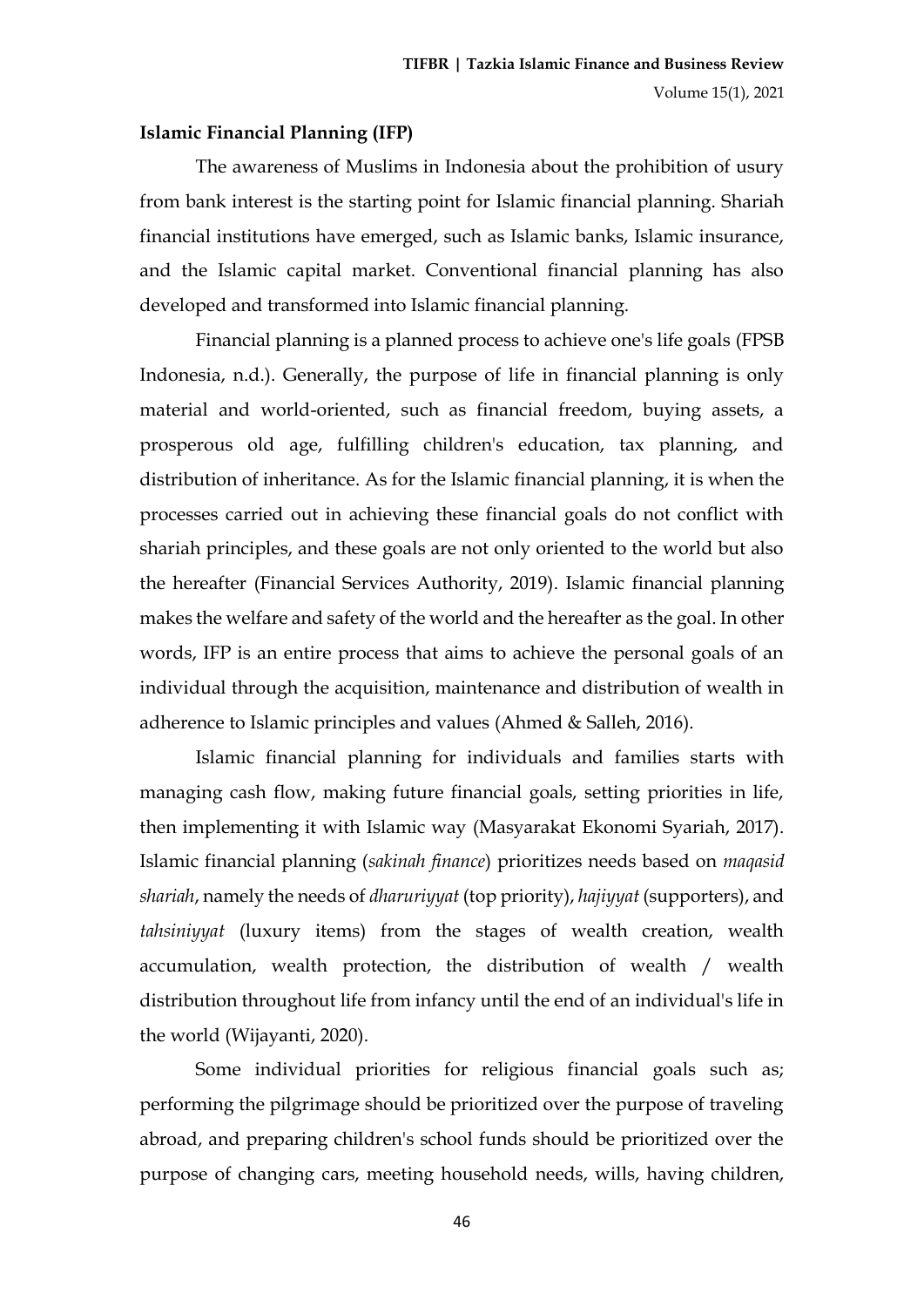taking care of parents, property, *takaful & taawun*, planning emergency funds and others. Besides that, it is expected to have a better lifestyle and goals than before. Not only focusing on the present life but also with the life in the hereafter (Masyarakat Ekonomi Syariah, 2017).

In achieving these financial goals, investment products used also must comply with shariah principles. For example, sukuk, Islamic deposits, or Islamic mutual funds. As for inheritance planning, it must follow the inheritance rules in Islam (Masyarakat Ekonomi Syariah, 2017).

At least there are several things that must be considered in doing financial planning with Islamic principles. Some of these things are important to consider in order to achieve one's financial goals. 1) *Cleansing of Wealth* (zakat, infaq, shadaqah, waqaf), 2) *Management of Wealth*, regulating expenses, minimizing debt, as well as asset composition (cash flow and balance sheet), 3) Arrange financial goals in accordance with Islam, 4) Using shariah financial products, 5) Get used to a simple lifestyle and not consumptive (not wasteful), 6) *Risk & Insurance of Wealth*, determine shariah insurance and prepare emergency funds (takaful and taawun on family finances, health, assets and emergency funds), 7) *Saving & Investment of Wealth*, saving and investing according to Islamic principles. (houses, vehicles, children's education funds, pension/retirement funds, entertainment funds, Hajj etc.), 8) *Distribution of Wealth* (inheritance, will, grant) (Bratadharma, 2018; Putra, 2013).

#### *The concept of* **Rizq** *in Islam (Sustenance)*

*Rizq* (or *rezeki*) is not just in the form treasure or money. Sustenance is anything that can be taken advantage of. Sustenance is the inner pleasure that Allah SWT (Almighty and Fortuitous) gives in the world and the hereafter (*fiddunya hasanah wafil Akhirati hasanah*). As for the assets can be categorized into 4 definitions, namely; 1) assets as a trial, 2) assets as a mandate, 3) optimizing assets, 4) assets play an important role in the life / worship of a Muslim. Assets/treasure that is used to meet personal needs will run out in the world, while wealth that is donated will last forever to the hereafter.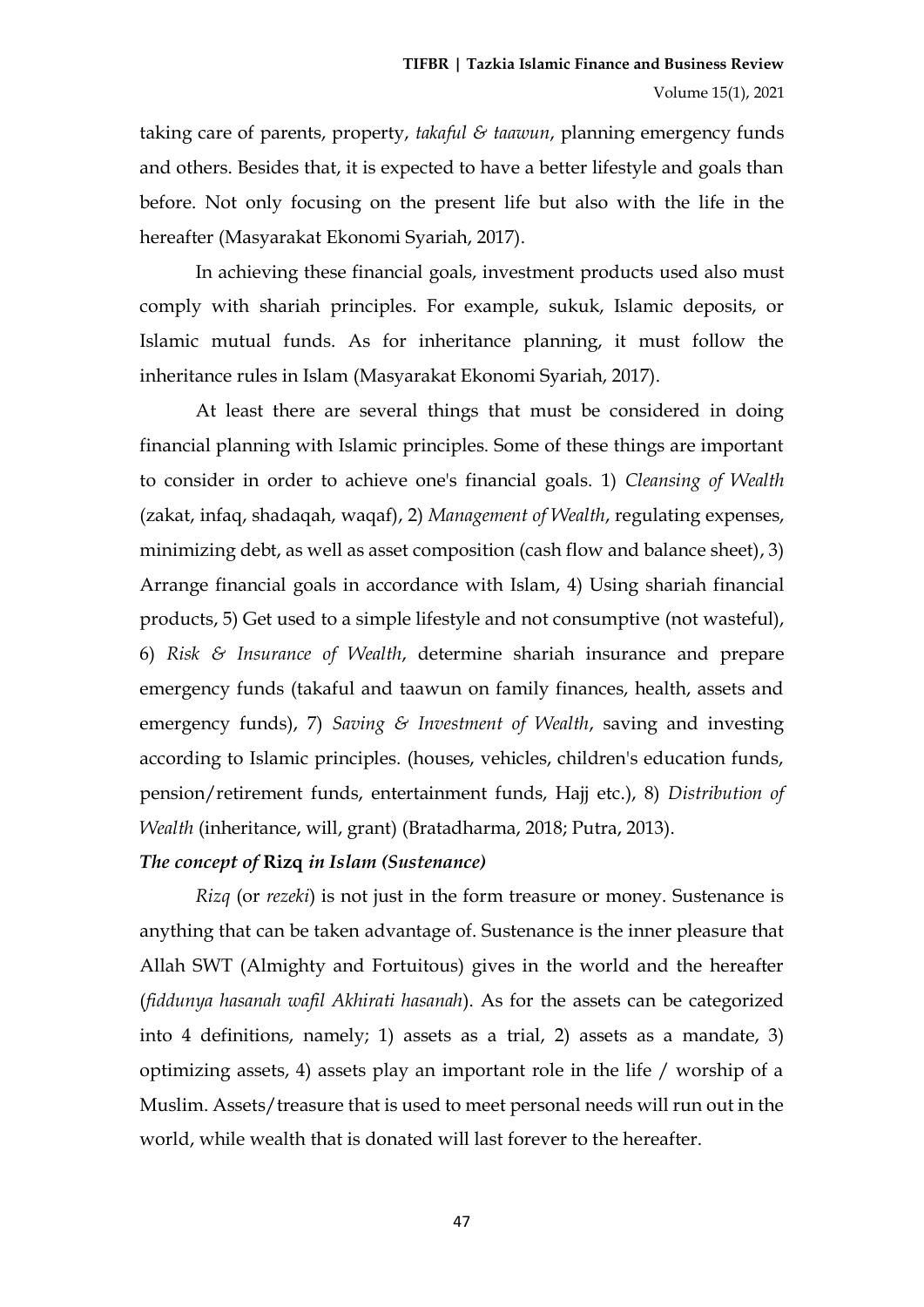Islamic financial planning regulates how humans should value assets or money as a mandate and part of sustenance. Thus Islamic financial planning explains toward Muslims about ways to gain sustenance (property), how to manage or spend it, so that it can be accounted for wisely in the afterlife. Technically, Islamic financial planning discusses obtaining *halal* income, spending Islamically (*toyyib*), debt management, protection (risk management) according to Islamic law, investment decisions such as saving, social responsibility such as zakat, alms, infaq and endowments, and financial planning for long term such as for unproductive periods (retirement) and inheritance policies (Putra, 2013).

#### **Islamic Financial Planning Concept**

According to Islam, all human activities must be aimed at achieving *falah* (success in this world and in the hereafter). The main purpose of Islamic laws is to bring prosperity or benefit (*maslahah*) and avoid damage (*mafsadah*) (Ahmed & Salleh, 2016). Islamic financial planning (IFP) is important as a form of fulfillment of the objectives of shariah (*maqashid al syariah*). Then it must be planned as well as possible. In Islamic financial planning, the process carried out must notta contradict the principles of Islam and it is oriented towards the afterlife. For example managing cash flow, establishing financial goals, using Islamic products, and planning inheritance. In cash flow management, Islamic financial planning must; a) include the allocation for zakat as the first responsibility, b) prioritize debt payments if have, c) develop financial goals according to Islamic thoughts, d) allocate investment in products that are in accordance with Shariah, e) adopt an Islamic lifestyle such as controlling desire (avoid excessive lifestyle), and f) prepare a reserve fund or an emergency fund.

IFP is designed to serve every segment of all population so that IFP does not only for high-income and middle-income households, but also to serve lowincome households and those who are stricken with poverty (Ahmed & Salleh, 2016).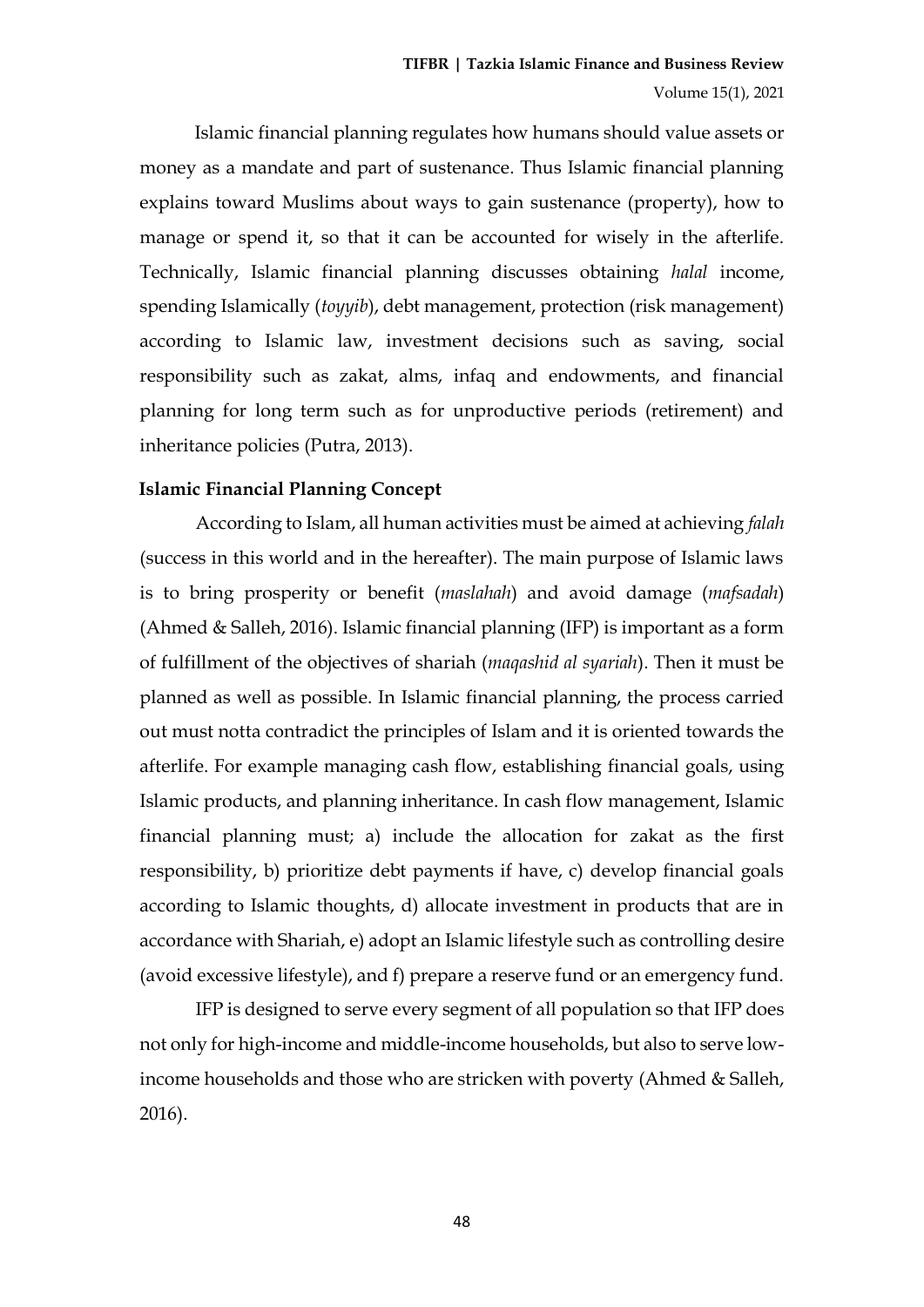Islamic financial planning can be executed into 2 ways, namely for net surplus households (high income and middle income) and for net-deficit households (low and poor income). The difference in service between netsurplus households and net-deficit households is due to differences in characteristics and financial needs between each group (Mat Nawi, 2018). After grouping, the planning will then be compiled, the planning includes the following points (Ahmed & Salleh, 2016).

| <b>Difference</b> | <b>Net Surplus Household</b>                                     | Net Deficit Household                                                       |
|-------------------|------------------------------------------------------------------|-----------------------------------------------------------------------------|
| Money             | In this group, people have started                               | For net-deficit households, budgeting                                       |
| Management        | planning zakat payments and                                      | is needed to provide income,                                                |
|                   | productive investment, which can                                 | commonly their income could be                                              |
|                   | maximize the obligation to pay                                   | supported by zakat receipts.                                                |
|                   | zakat.                                                           | Furthermore, this group also needs                                          |
|                   |                                                                  | productive spending that can be                                             |
|                   |                                                                  | covered from shariah microfinance                                           |
|                   |                                                                  | and zakat receipts.                                                         |
|                   |                                                                  | In addition, money lending for                                              |
|                   |                                                                  | consumptive purposes is also                                                |
|                   |                                                                  | available through qardhul hasan                                             |
|                   |                                                                  | loans and savings needs can be met                                          |
|                   |                                                                  | by creating a wadiah account at                                             |
|                   |                                                                  | shariah bank.                                                               |
| Emergency         | net-surplus household can start to                               | For net-deficit households,                                                 |
| Planning          | participate in takaful schemes                                   | emergency planning can use shariah                                          |
|                   | related to waqf. Thus they will not                              | insurance services (takaful), both                                          |
|                   | only be covered<br>by<br>shariah                                 | disabled income takaful, house                                              |
|                   | insurance but also donate in the                                 | takaful, and family takaful using                                           |
|                   | form of wakf.                                                    | funds from zakat and waqf receipts.                                         |
|                   |                                                                  | In addition, emergency savings                                              |
|                   |                                                                  | through wadiah accounts and                                                 |
|                   |                                                                  | shariah pawnshops (ar-Rahn) can                                             |
|                   |                                                                  | also be other alternatives.                                                 |
| Investments       | Besides old-age savings, the long-                               | This investment is intended to meet                                         |
| for<br>Specific   | term investment that can be made                                 | long-term needs, such as old age                                            |
| Purposes          | by a net-surplus household is                                    | savings. For net-deficit households,                                        |
|                   | investment to fulfill the                                        | their focus is on fulfill their daily                                       |
|                   | realization of waqf assets.                                      | needs rather than long-term needs.<br>Thus, financial educator or financial |
|                   | As for the investment products<br>use shariah financial products |                                                                             |
|                   | such as shariah banking, shariah                                 | planner has a task to motivate them<br>towards this need (long term need,   |
|                   | insurance, islamic stocks markets,                               | long term plans).                                                           |
|                   | sukuk (Islamic obligation),                                      |                                                                             |
|                   | shariah pawnshops, etc.                                          |                                                                             |
| Wealth            | Especially for the net-surplus                                   |                                                                             |
| Transfer          | household, they can inherit the                                  |                                                                             |
| Planning          | assets which are then used for the                               |                                                                             |
|                   |                                                                  |                                                                             |

Table 1. Characteristics of Society in Personal Financial Planning Strategies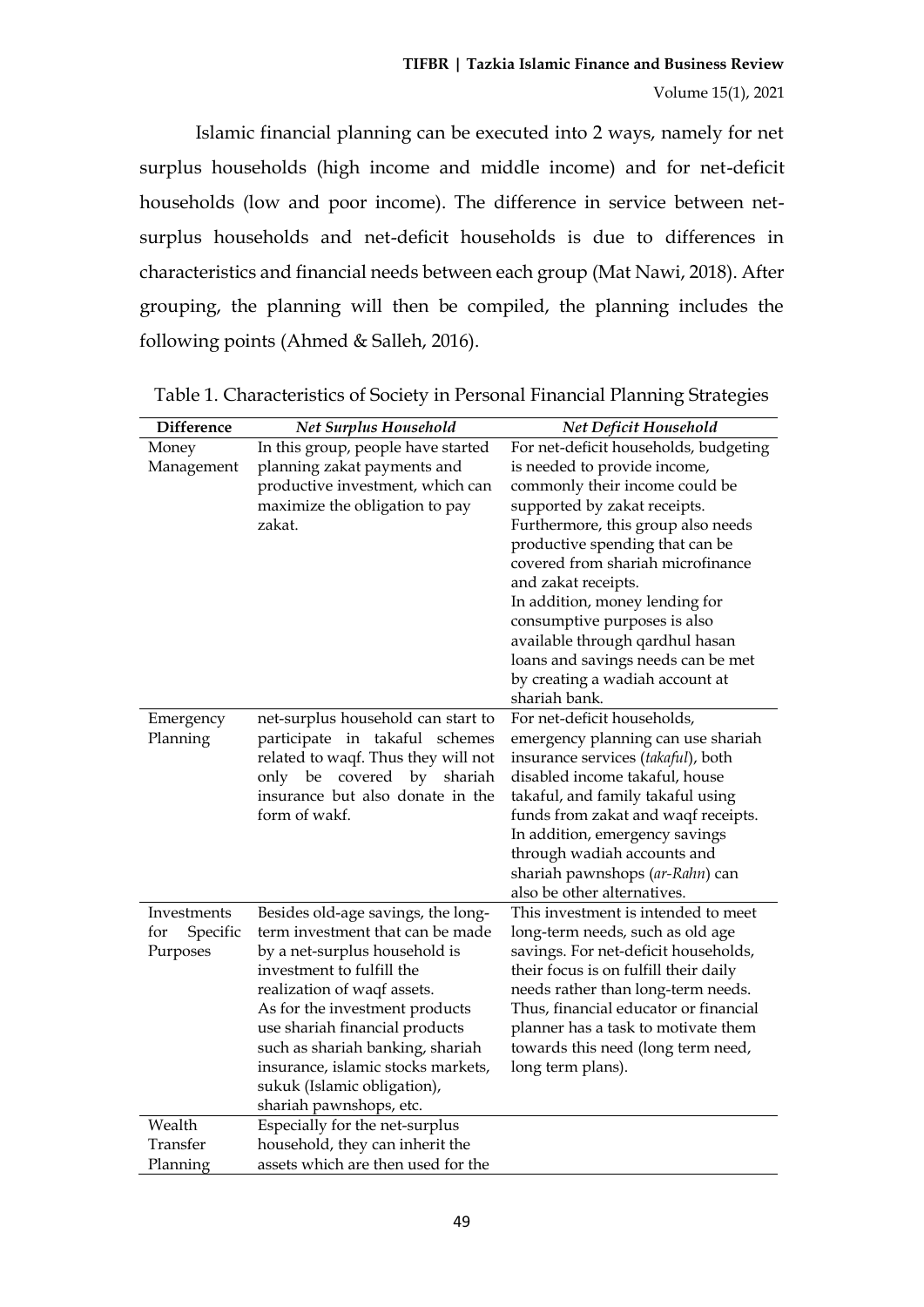| <b>Difference</b> | <b>Net Surplus Household</b>       | Net Deficit Household |
|-------------------|------------------------------------|-----------------------|
|                   | creation of waqf, which must be    |                       |
|                   | in accordance with the will of the |                       |
|                   | deceased.                          |                       |
|                   | Source: Ahmed & Salleh (2016)      |                       |

## *Islamic Financial Planning Opportunities in Indonesia*

The majority of the population in Indonesia is Muslim (Amilahaq et al., 2020). The Muslim population in Indonesia reaches 87.18% of the total population of 255 million (BNI Syariah, 2020; Kaltim Post, 2020; Koran Jakarta, 2020), with a middle class population reaching 50 million people. Meanwhile, the number of professional financial planners (Certified Financial Planner/CFP) in Indonesia is only 1,598 people (FPSB Indonesia, n.d.). Thus, the country still need more experts in personal financial planning, in an effort to help people achieve financial independence with good financial planning. Moreover, financial planners who are experts in the field of Islamic financial planning. Because the Muslim community should have a financial plan that is in accordance with the values of their beliefs, allocating investments in shariah products, utilizing shariah products as risk management, as well as the process of distributing wealth in accordance with shariah provisions (inheritance law).

Conventional financial planners in Indonesia generally have to follow the inheritance law in the State. In this case, it means that it is also in accordance with the inheritance law in Islam, as the majority pupulation in the country is Muslims. However, the perspective of wealth in Islam, the point of view of consuming in Islam, are values that are contained in religious thaughts and are reflected in Islamic norms (*akhlaq*). So that an inclusive and comprehensive Islamic financial planner is still very much needed.

Thus, it is very important to provide financial planning education from an early age, as an effort to eradicate poverty, including the poor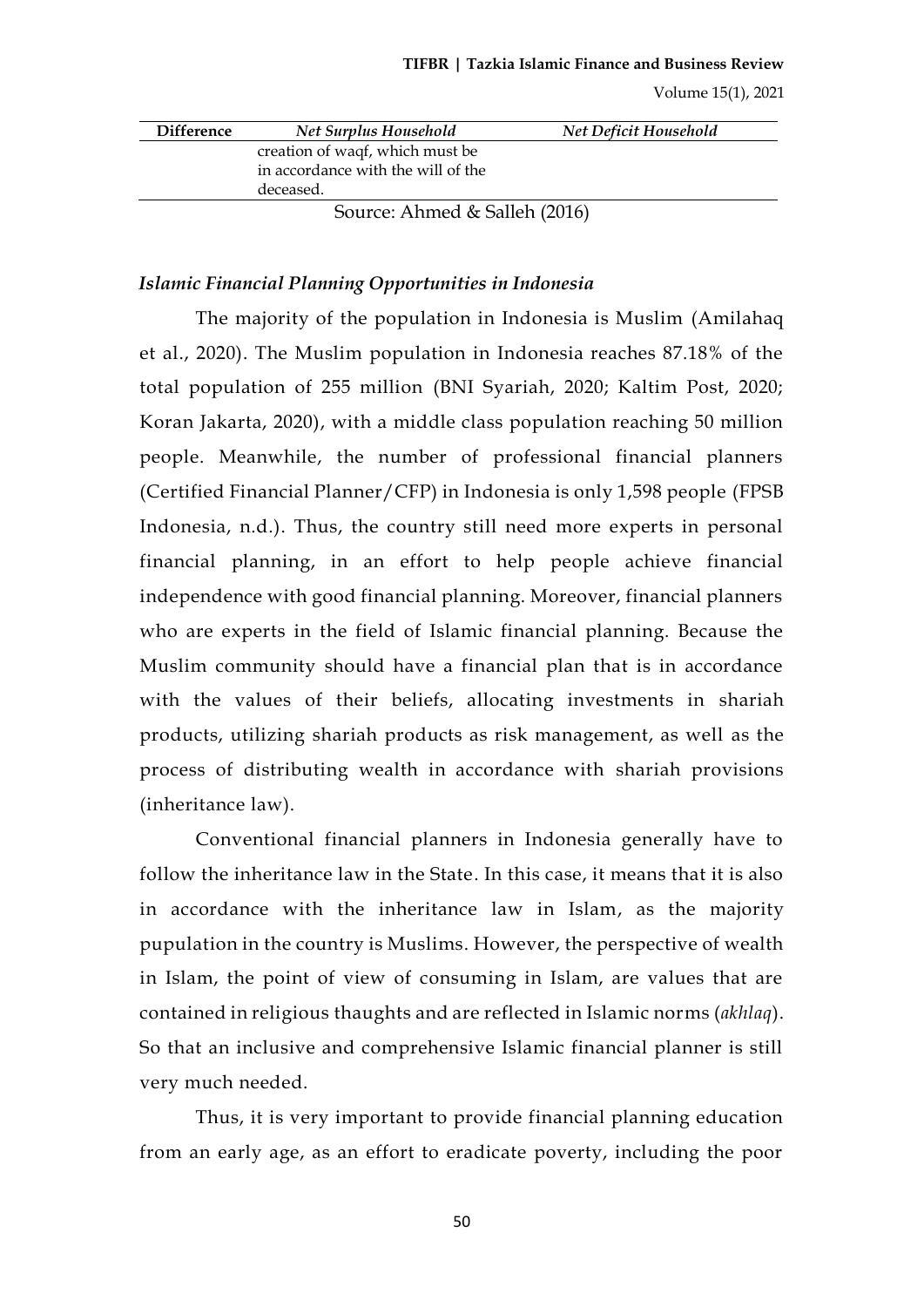mindset (mental poor). The simple education about sakinah finance (Islamic financial planning) can discuss the planning and management of assets by individuals or families for the financial achievement of a sakinah family (Wijayanti, 2020).

### **Islamic Financial Literacy and Inclusion in Indonesia**

## *Islamic Financial Literacy*

Financial literacy is a series of processes or activities to increase the knowledge, skills and confidence of consumers and society so that they are able to manage personal finances well (Amalia, 2020)

As for Islamic financial literacy is basic knowledge of economic and financial principles according to Islamic rules, as well as having the skills (financial skills) and confidence (financial confident) in managing their financial resources (financial behavior) appropriately, to achieve well-being and balance in the world and the hereafter according to Islamic guidance (Departemen Ekonomi dan Keuangan Syariah, 2020)

Financial literacy is very important because before consumers are ready to adopt products and services, they will go through various processes including knowledge, persuasion, decision and confirmation. With good financial literacy, it will affect a person's behavior ability in making consumption decisions, including investment. The level of literacy and inclusion of Islamic finance that is not good enough makes industry penetration less optimal. Because more and more Shariah financial transactions are carried out by the community, the more businesses and community production can be funded by Shariah finance (Amalia, 2020).

### *Islamic Financial Inclusion/Shariah Financial Inclusion*

Financial inclusion is a process that ensures easy access, availability and use of the formal financial system for every person (Amalia, 2020). Financial inclusion ensures access to common financial products and services that are appropriate and needed by all levels of society, as well as for vulnerable groups economically and in a location (remote). This access must be safe, comfortable,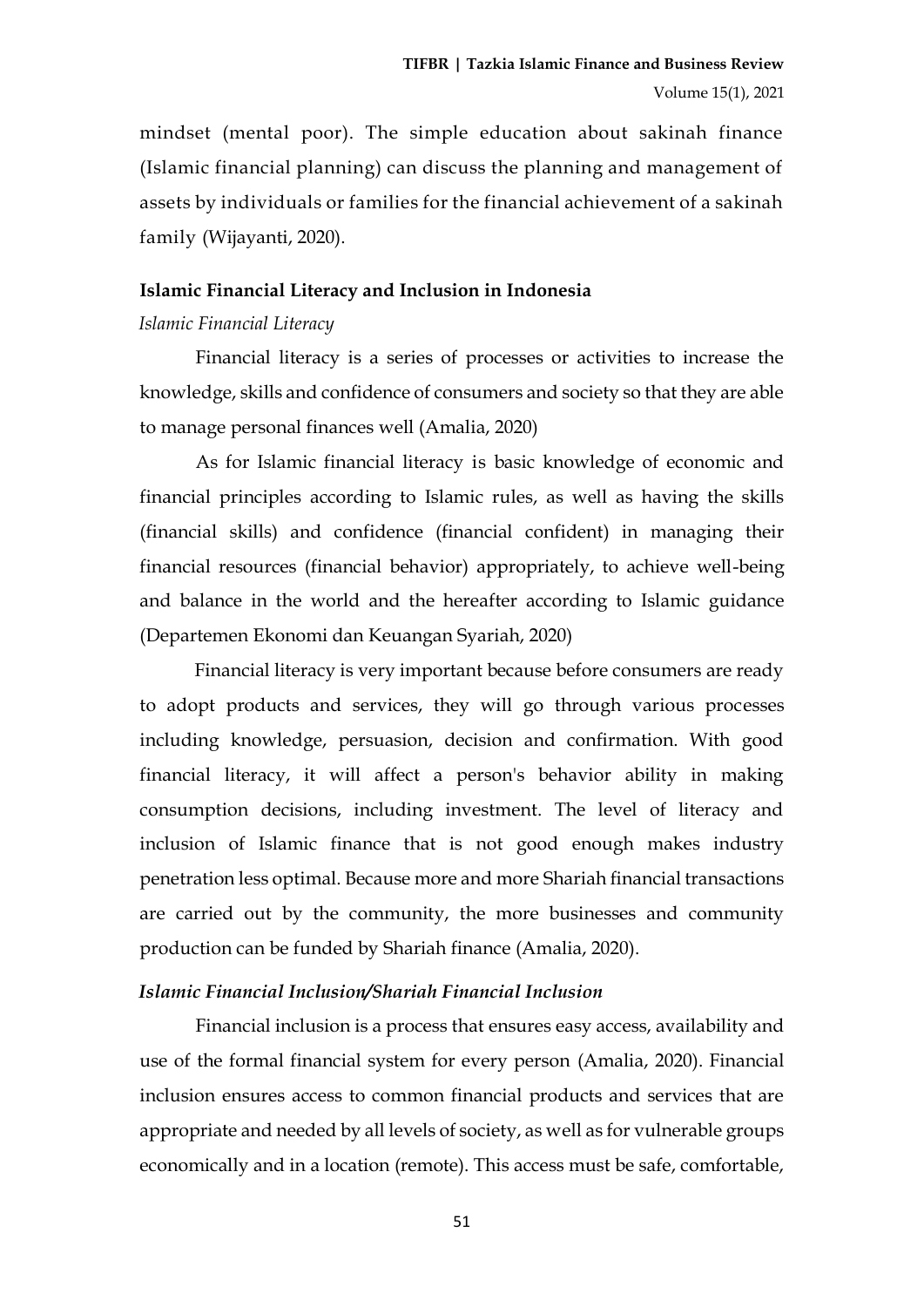fair, and at an affordable cost. This access can be utilized by the community properly, if only the community has been provided with adequate and sufficient education (literacy). So that they can make financial decisions better according to what they need, and then they will receive optimal benefits. In other words, financial inclusion is an inseparable part of financial literacy (Amalia, 2020).

The government has implemented the National Strategy for Financial Inclusion (Strategi Nasional Keuangan Inklusif /SNKI) through Presidential Regulation number 82/2016. The aim is to encourage economic growth, accelerating poverty reduction through reducing gaps between individuals and between regions, and forming an inclusive, stable and deep financial system (BNI Syariah, 2020). An inclusive level of finance shows a good understanding including financial awareness, knowledge of financial products, and understanding of the benefits of using financial products or services (Puspitasari et al., 2020). As for increasing financial inclusion, it must overcome the barrier such as the limited supply (financial service providers), high costs (price barriers), information barriers (public ignorance), design product barriers (suitable products), and channel barriers (facilities and infrastructure) (Norman, 2020).

Based on previous research, it is known that financial knowledge and financial experience affect the behavior of family financial investment planning; the attitude of financial managers moderates and strengthens the influence of financial knowledge (Silvy & Yulianti, 2013).

#### *Development of Islamic Financial Literacy and Inclusion in Indonesia*

There are still many people who have not been able to access financial services, especially accessing Islamic banking. Even though financial inclusion is a major banking issue in the world (Lubis & Ramadhoni, 2020). The results of the National Financial Literacy Survey in 2019 showed the financial literacy index in Indonesia reached 38.03%, and the financial inclusion index was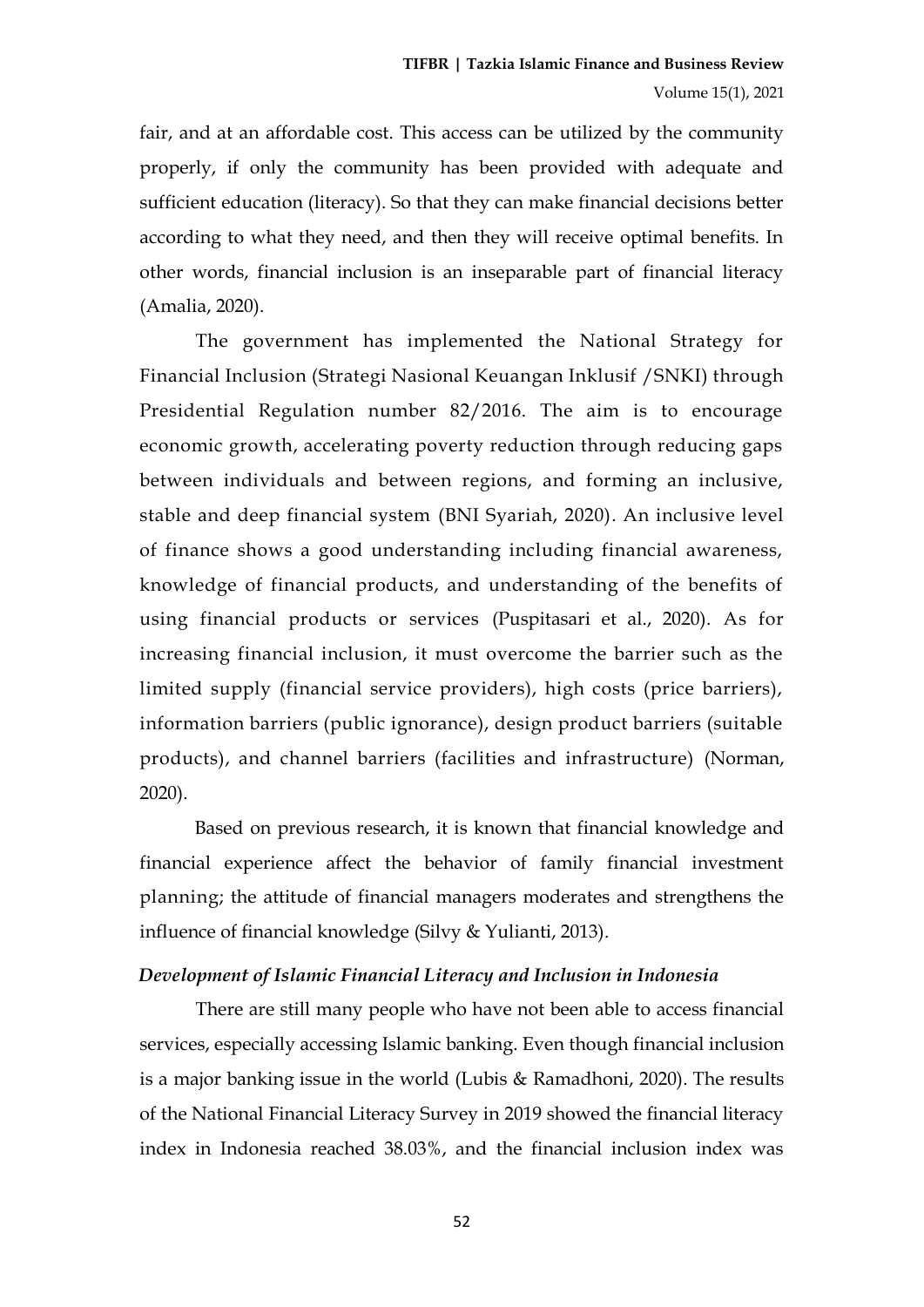76.19% of people who had acquired financial literacy. This value has exceeded the financial inclusion target of 75% (Financial Services Authority, 2019).

| <b>INDEX</b>                           | 2016     | 2019      |
|----------------------------------------|----------|-----------|
| Conventional Financial Literacy Index  | 29,3%    | 37,72%    |
| Shariah Financial Literacy Index       | 8,1%     | 8,93%     |
| National Financial Literacy Index      | $29,7\%$ | $38,03\%$ |
| Conventional Financial Inclusion Index | 65,6%    | 75.28%    |
| Shariah Financial Inclusion Index      | 11,1%    | 9,1%      |
| National Financial Inclusion Index     | 67,8%    | 76,19%    |

Table 2. Development of Islamic Financial Literacy and Inclusion in Indonesia

Sources: (BNI Syariah, 2020; Financial Services Authority, 2019; Kaltim Post, 2020; Koran Jakarta, 2020; Nurrahman & Hartoyo, 2019; Puspaningtyas & Yolanda, 2019; Puspaningtyas & Zuraya, 2019)

Meanwhile, the level of Islamic financial literacy in Indonesia is at 8.93%, and the inclusion of the Islamic financial index at 9.1% (Kaltim Post, 2020; Koran Jakarta, 2020). The level of Islamic financial inclusion has decreased where previously it reached 11.1% in 2016 (BNI Syariah, 2020; Nurrahman & Hartoyo, 2019). This is because although there has been an increase in Islamic financial inclusion from 2016 to 2019, the market capitalization for increasing conventional financial inclusion is much greater. So that the Islamic financial inclusion index appears to be decreasing in a ratio (Nurrahman & Hartoyo, 2019; Puspaningtyas & Yolanda, 2019; Puspaningtyas & Zuraya, 2019). Thus, the point is as a country with a majority Muslim population, Indonesia has a very low index of Islamic literacy and inclusion compared to conventional literacy and inclusion indexes.

The largest population in Indonesia is the Muslim community (Amilahaq et al., 2020). The population of Muslims in Indonesia is 87.18% of the total population of 255 million. So the potential for increasing the Islamic financial inclusion index is very large (BNI Syariah, 2020; Kaltim Post, 2020; Koran Jakarta, 2020).

The low index of literacy and inclusion of Islamic finance shows that the Islamic financial industry is still far from realizing well literacy. With a good literacy level, it is hoped that the community, especially the Muslim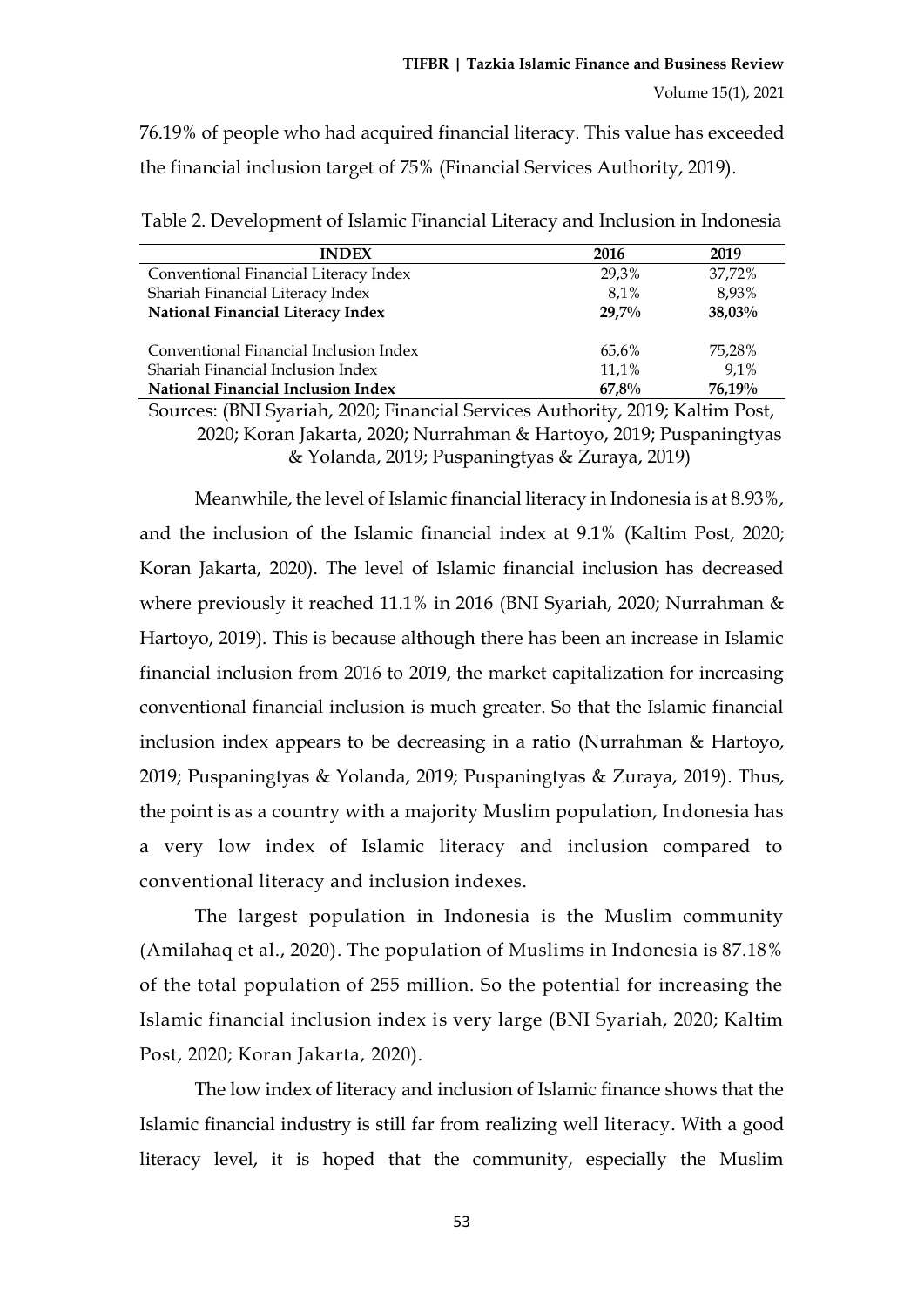community, can take advantage of appropriate financial products and services to achieve sustainable financial well being (Amalia, 2020).

Efforts to increase financial literacy and inclusion need to involve various agencies such as the government, supervisory parties such as the OJK, as well as the financial services industry and other parties. One effort that can be done is targeting the halal industry (Kaltim Post, 2020; Koran Jakarta, 2020). Which is providing services such as Islamic financial planning is part of halal industry in services.

#### **Method**

This research uses descriptive of literature study. Descriptive of literature study is research that is more specific to the understanding of social problems based on real conditions that are complex and detailed (Indriantoro & Supomo, 1999). Resource of study is collected from various literature such as scientific journals, books, mass media (news), reports relating to the problem under study, etcetera. Social problems are conditions that many people find unpleasant, disrupting the social functioning of a number of people, and their reasons for asking for collective solutions. One of the social problems is the need of shariah financial planning to be known to the Muslim society in Indonesia. By using social problem theory is expected to make a positive contribution in solving the overall problem.

#### **Results and Discussion**

# **The Concept of Islamic Financial Planning in Improving the Islamic Financial Literacy and Inclusion**

Financial knowledge is a basic need for everyone to avoid financial problems. Financial difficulties are not only because the low income. Financial difficulties can also arise if there is an error in financial management (missmanagement). Besides financial knowledge (literacy), the factor that affects investment planning is financial experience (inclusion). Experience in managing finances reflect the capability in understanding and doing well the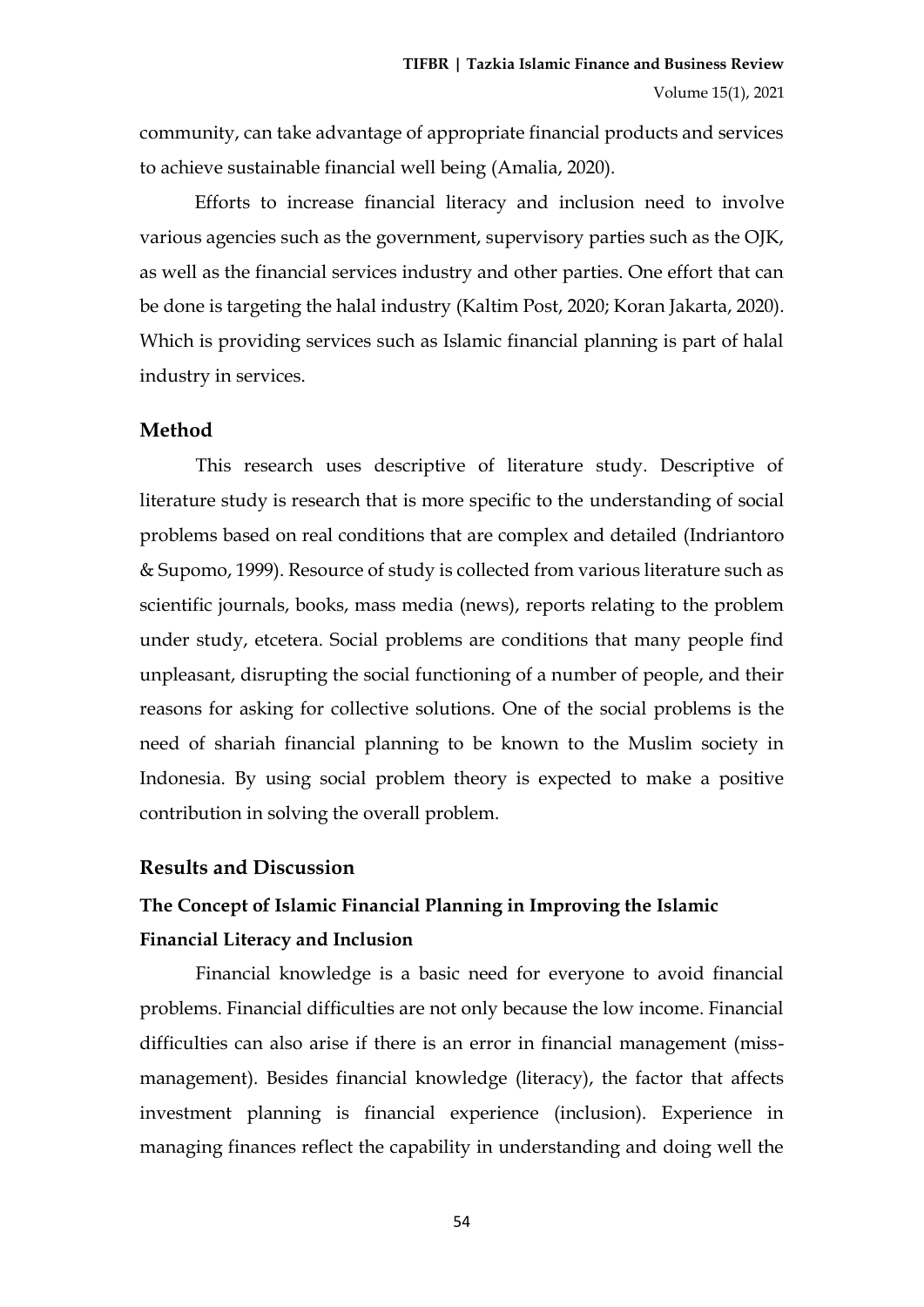investment, then manage it. So that the financial decision is correct as the wish (Sriwidodo & Sumaryanto, 2018).

There are 2 sources for obtaining an understanding of financial planning, namely internal and external. Internal information sources include human resources, psychological factors, and attitudes. As external sources come from professionals from various fields of financial services. Previous studies have shown that obtaining advice from external parties, such as financial professionals, can mediate internal sources of consumer financial management outcomes such as saving behavior and using consumer credit. In increasing the quality and accessibility of internal and external information to the society, it needs financial education programs and affordable professional financial services (Fan, 2020).

Professionals who focus on Islamic financial planning can make society understand that money is used not only for wordly matters but also for the sake of heavenly and social interests. Therefore literacy of Islamic economic and finance needs to be improved (Ahmed & Salleh, 2016). By integrating Islamic financial literacy, Islamic financial inclusion, and Islamic financial planning (IFP), thus IFP inclusiveness can run well.

People who want to make planned financial goals need to increase their financial knowledge (literacy) and financial experience (inclusion) (Norman, 2020; Sriwidodo & Sumaryanto, 2018). Because with good literacy and inclusion, the planning will be very mature. Even more so if they have good self-control. The implementation of financial planning can be executed more discipline (Sriwidodo & Sumaryanto, 2018). That control is embedded in the values that Islam has. In Islam, people are encouraged to control consumptive behaviour, paying more attention towards others than for self fun, and many other humble values.

It is possible that people do not interested in shariah finance product because they do not know about the products advantage. The proper education about shariah finance industry is needed. Thus the literacy and inclusion of shariah finance products can increase and the market share is reach the target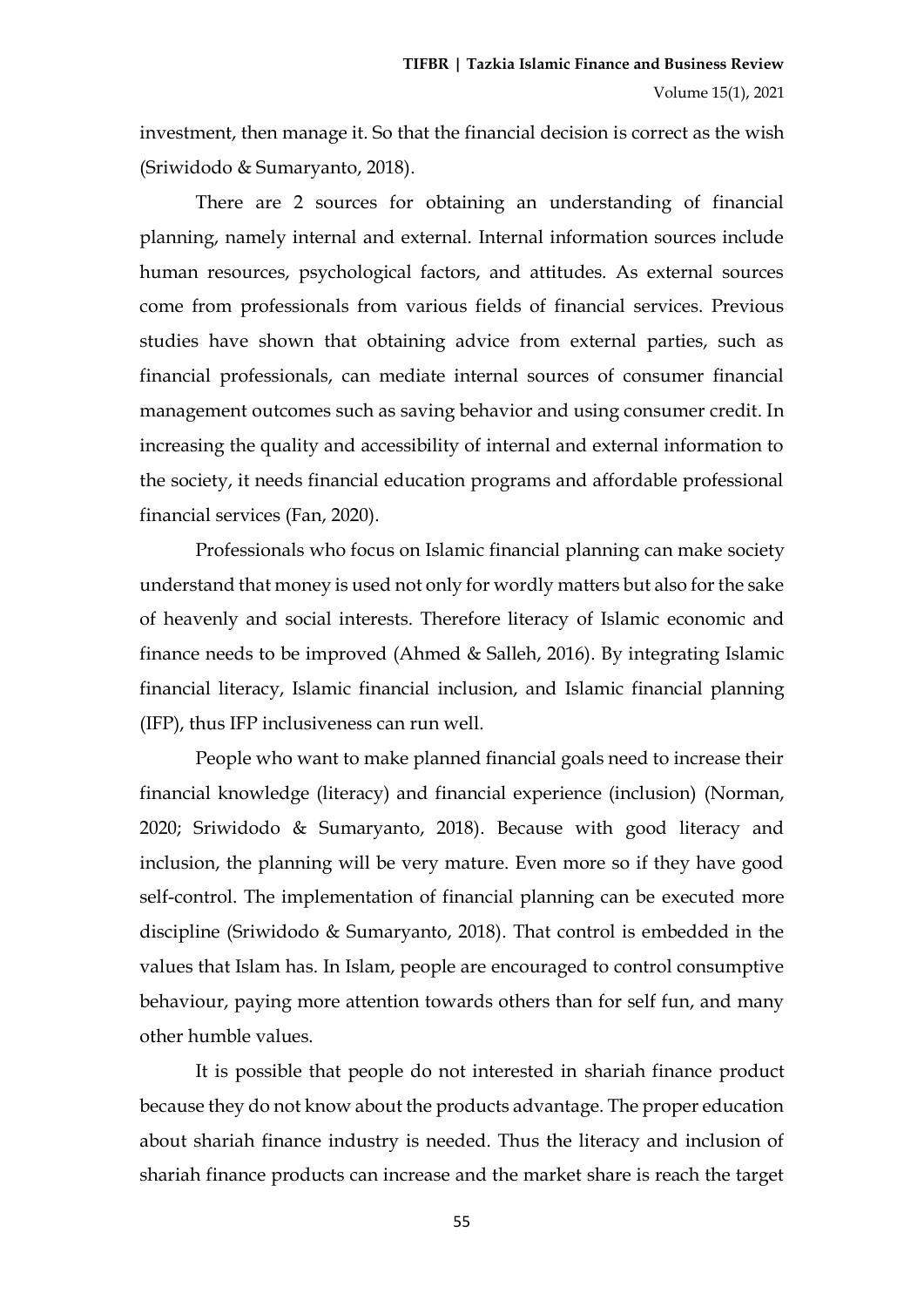(Lestari, 2019). Without clear objectives, it will be difficult to increase public awareness of Islamic financial literacy. The goals to be able having good financial planning will increase the public's acceptance about Islamic financial literacy and inclusion.

Literacy has an important role in increasing people's understanding of appropriate financial planning methods. With this literacy (psychologically) it can increase readiness, open mindset, and public awareness of the importance of financial planning. Because psychological factors are often considered a key factor in making decisions (financial decision). This can also affect lifestyle patterns, unplanned shopping patterns, life mindset, and so on (Subiaktono, 2014).

Previous research has described the framework of the relationship between financial planning, financial literacy, financial inclusion, and zakat and waqf. The combination of these 4 dimension will create the inclusive Islamic financial planning. This shows the role of financial literacy and financial inclusion in achieving inclusive Islamic financial planning (Ahmed & Salleh, 2016).



Figure 1. Inclusive Islamic Financial Planning Sources: (Ahmed & Salleh, 2016), Durham University, United Kingdom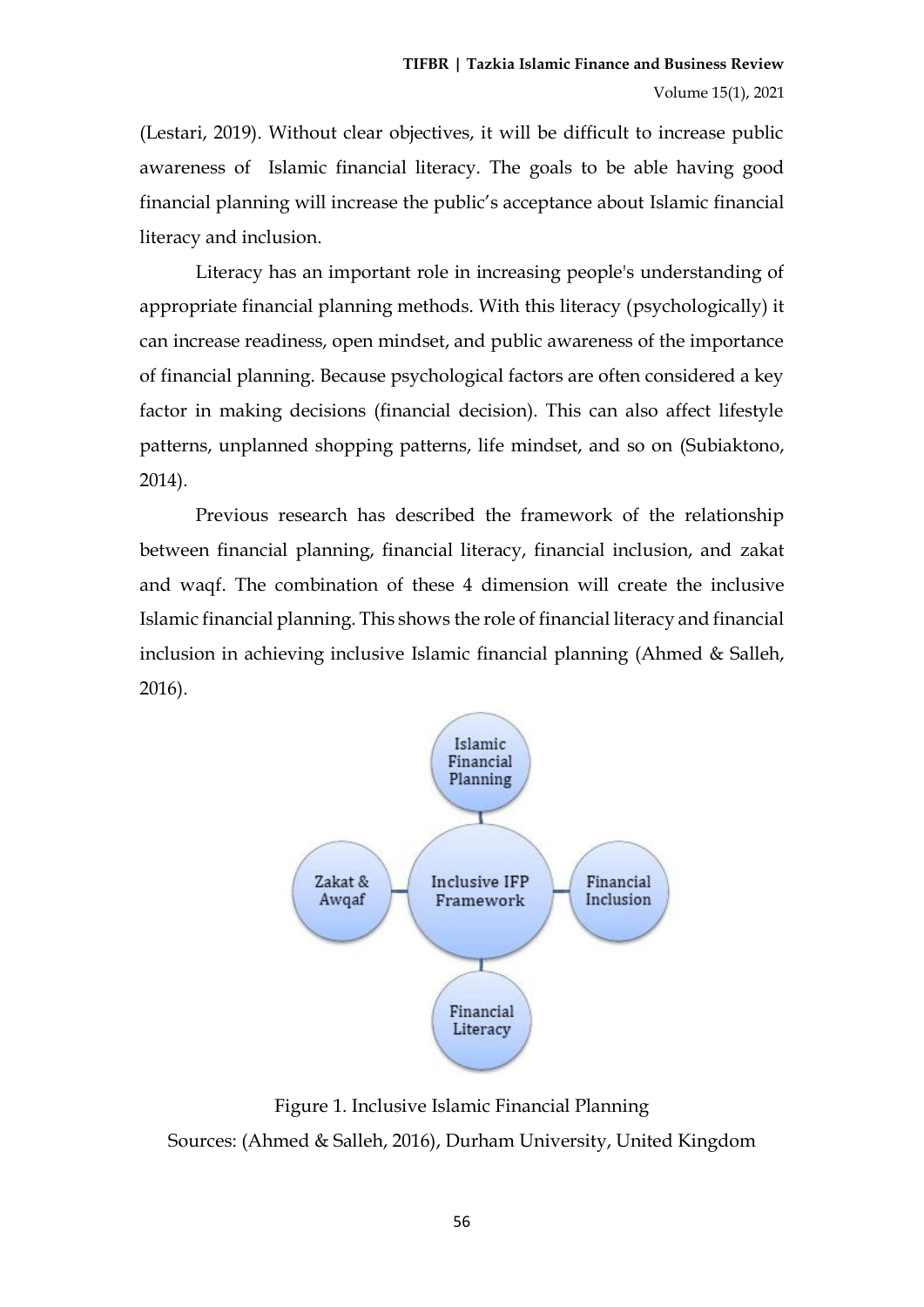Based on the previous research model, the right strategy is formulated to increase the market share of the Islamic financial industry in Indonesia. Namely by explaining the importance of Islamic financial planning for each individual. When the community having a sense of need for this knowledge, Islamic values in muamalah can be more easily socialized to the community. Next step is the introduction of the products from Islamic financial industry as a medium that can be used by the Muslim community. This study develops a conceptual framework for developing a relationship between personal information seeking behavior and financial management outcomes. The model arranged is as follows.





The figure shows the actors of Islamic financial planning inclusion are professional practitioners and academics. While the professional practitioners make financial planning services a da'wah as well as a source of livelihood, the academics can make this method a field of da'wah and knowledge distribution. Academics and experts in the field of Islamic economics can become the vanguard in increasing Islamic financial planning literacy, because they have some excellence namely; 1) Have an understanding of risks in an investment portfolio, 2) Have an up to date understanding of financial management topics.

For the net-deficit household, and the middle class of net-surplus householed. It could be quite difficult for them to hire a professional financial planner. Moreover, with still not many people who are aware of the importance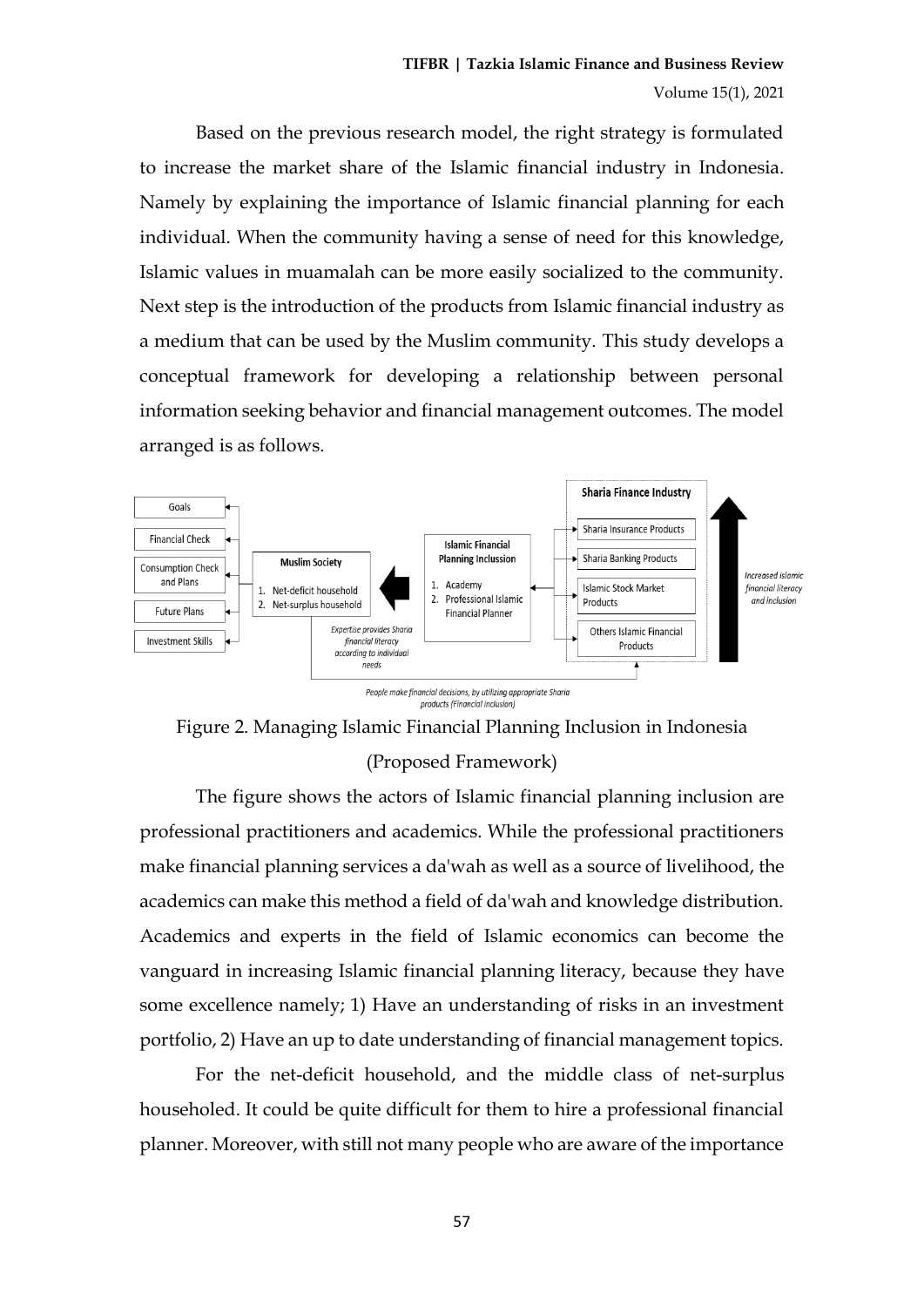of Islamic financial planning. This chance is become the task of academics as agents of change to disseminate this knowledge. Namely as a financial educator.

As financial educators of the inclusive Islamic financial planning, academics are the right people because they are able to hold the principles of financial planning code of ethics, namely: 1) Client first, 2) integrity, 3) objectivity, 4) fairness, 5) professionalism, 6) competence, 7) confidentiality, 8) diligence. Financial planners or financial educator from academia will act objectively, fairly and professionally. Because they does not have an element of interest with any party (in example insurance agent). Academics also have adequate integrity and competence in related topics.

## **Strategy for the Implementation of Islamic Financial Planning in Increasing Islamic Financial Literacy and Inclusion**

In the literature review chapter, 2 groups in Islamic financial planning have been explained, namely net-deficit household and net-surplus household. The strategies undertaken to manage money, prepare emergency plans, and investments, are tailored to each group. However, the basic stage in disseminating Islamic financial planning must begin by defining the financial goals of the community and providing an overview of financial goals from an Islamic perspective.

Having socialization in simple language is expected so that will more easily understood by the society. Because basically discussing finance will be closely related to cash flow, budgets, and financial recording, which are often use terms in accounting. The terms in Islamic financial planning is also closely related to accounting science.The Islamic financial educator's efforts is use easy and light phrase for the society. With simple, relaxed, and light of talk accounting, it will be more effective than reading personal financial reports in an overly tense situation (Saadah, 2018).

The flow that can be used as a guide in continuous socialization can be described as follows.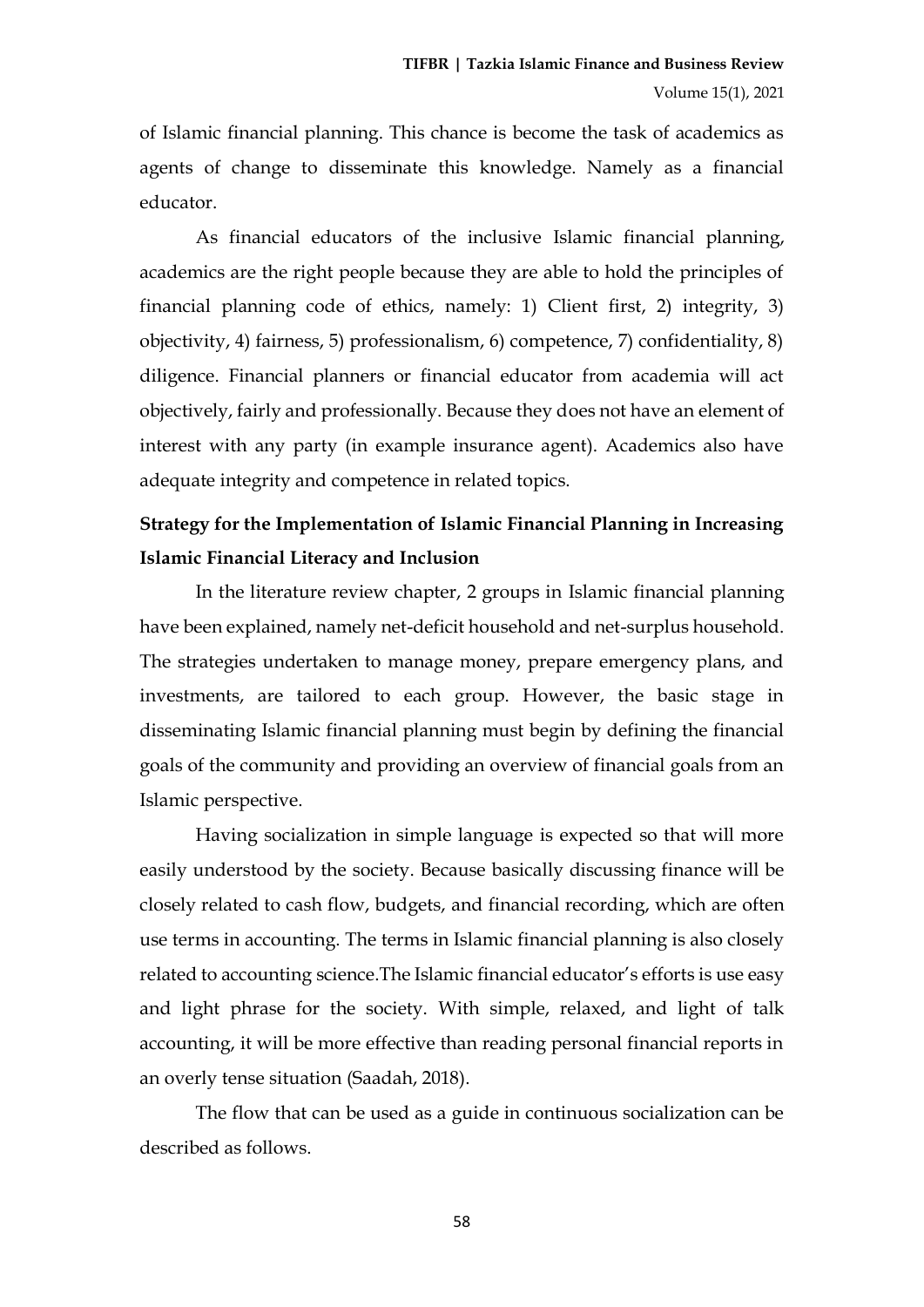| Plan                                                                                                           |                                                                                                                                                                                                                                    |                                                         |  |
|----------------------------------------------------------------------------------------------------------------|------------------------------------------------------------------------------------------------------------------------------------------------------------------------------------------------------------------------------------|---------------------------------------------------------|--|
| Define financial goals<br>Analyze and evaluate<br>financial condition<br>Develop Plans and the<br>alternatives | Do (organizing and Actuating)<br><b>Implement Plans</b><br>Develop Budget<br>Financial Actions (basic<br>asset decision, credit<br>decisions, insurance<br>decisions, investment<br>decisions, retirement<br>and estate decisions) | Check (Controlling)<br>Evaluate results<br>Revise plans |  |

Figure 3. Financial Planning Process

Sources: (*Islamic Financial Planner | ArRIJAL & Partners*, n.d.; Smith, 2020)

Some explanations for the stages above are as follows.

1. Define Financial Goals

Everyone certainly has their own goals. Therefore, the first thing to explain toward society is to provide awareness of the financial goals. The formulation of these financial goals also needs to be balanced with Islamic values regarding the proper financial goals (which are in accordance with Islamic principles). Financial goals are not limited to worldly things but also have a vision of the hereafter. With clear goals and visions, determining the priority goals will be easier. For example, performing the Hajj is an obligation for a Muslim who is financially capable, so the priority for performing the Haj pilgrimage must take precedence over other worldly desires such as buying a car, traveling abroad, and others (Bratadharma, 2018). Academics as financial educators play a role in conveying these things.

2. Analyze and evaluate financial condition, and minimize debt

After knowing the goals, it is necessary to evaluate the personal financial condition. They are income, expenses, savings, debt, debt repayment, and others. Generally, this evaluation must be proven by data or monthly records. In this way, it can be seen which parts are less than ideal and need to be repaired. For example, income is too low, so people need to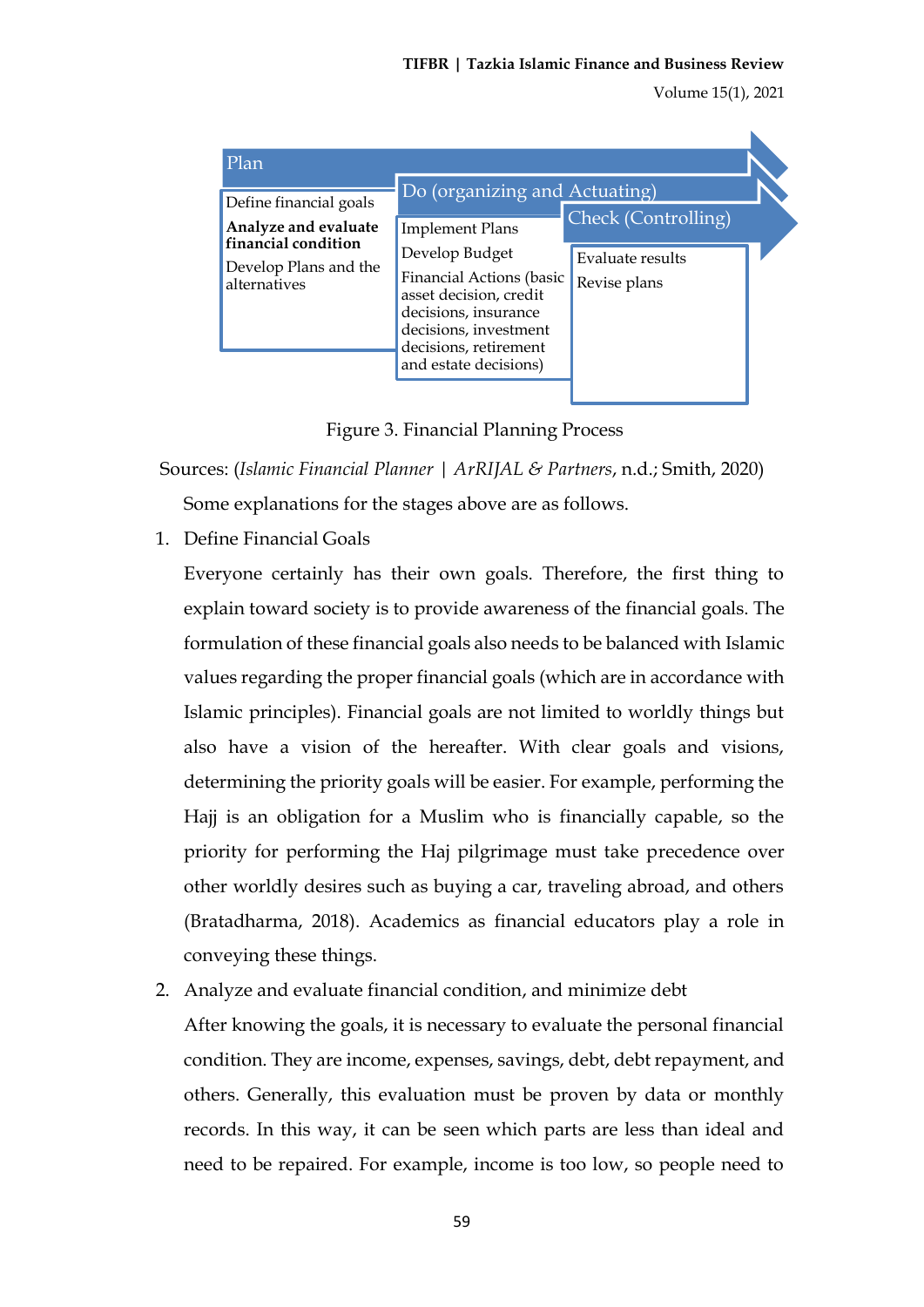increase income first, or it turns out that the expenses are too large so it is necessary to know the cause. Whether because the high consumptive habit, or the large debt repayment, or others.

In Islam, having debts is allowed. However, Islam encourage us not to go into debt unless in an emergency or urgent situation. For someone who has debt, paying it off must be a top priority (Bratadharma, 2018). Academics as financial educators play a role in conveying these things.

3. Develop Plans and the alternatives

After knowing the targets, goals to be achieved, and the financial condition. So detailed financial planning is carried out, to improve financial conditions, and to achieve these financial goals.

#### **a) Allocating funds for zakat, infaq and alms**

As a Muslim, having a target to become a capable person (in finance) is a must. This is shown from zakat as one of the pillars of Islam. Zakat as one of the commands of Allah SWT must take precedence over other expenses. Especially for the net-surplus household group. By giving zakat, it is hoped that the sustenance obtained will be a blessing (Ali Imron 92) (Bratadharma, 2018).

#### **b) Get used to a simple lifestyle and not wasteful**

Simplicity is the beginning of happiness, because a simple life does not always mean lack but a way of life that aims to distance oneself from being greedy. Starting from a thrifty and simple lifestyle, managing income and expenses neatly, and getting used to only buying things that are needed and not extravagant (Bratadharma, 2018).

#### **c) Setting up an emergency fund**

Same with the preparation of a general financial plan, an emergency fund is still one of the things that must be fulfilled. Before allocate money for various financial purposes such as buying a car, house, and so on, an emergency fund is the first thing that must be prepared. These funds are used to anticipate various unexpected events, such as layoffs so that the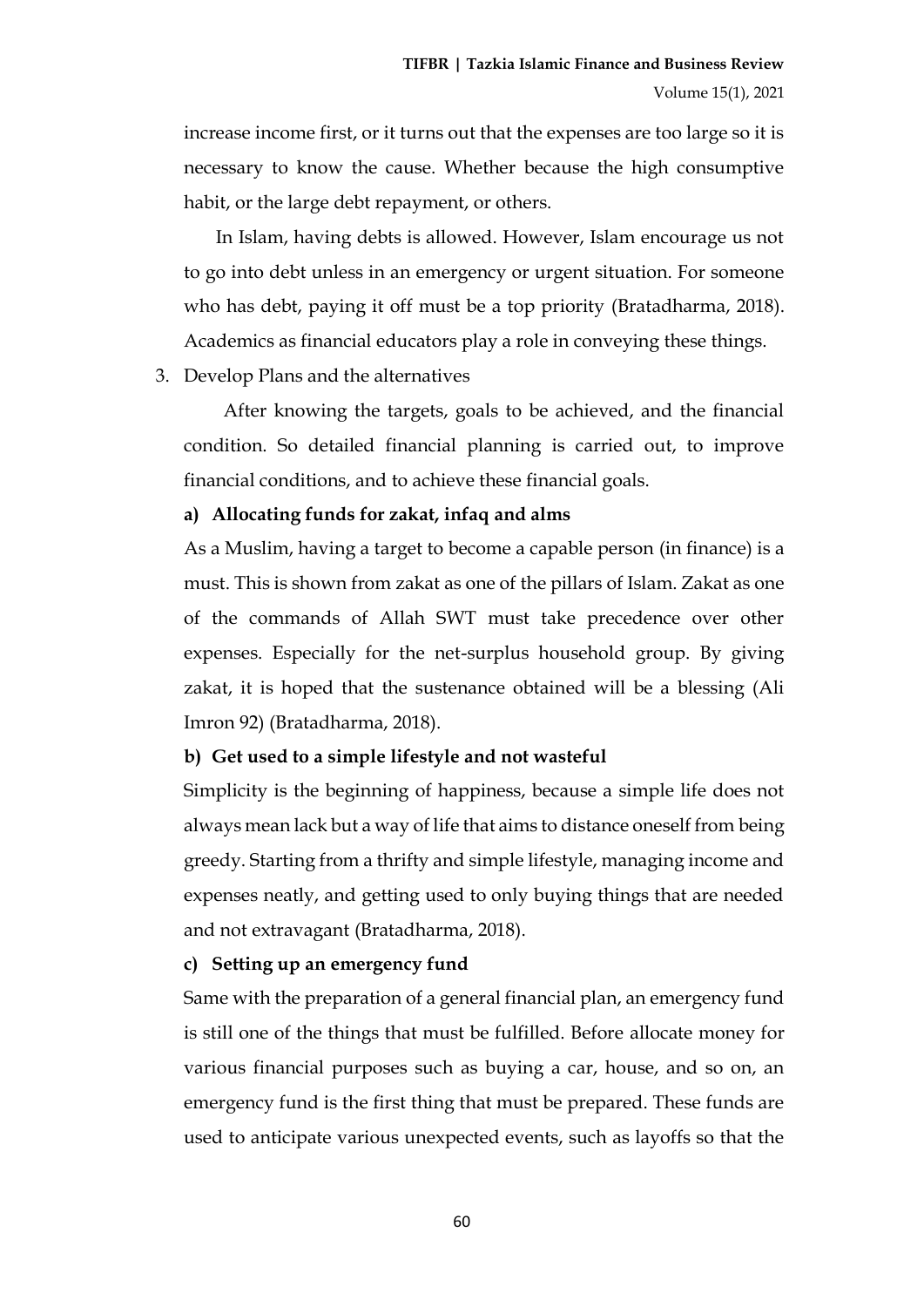source of income is reduced, accidents that require funds for medical treatment, and various other unexpected events.

#### **d) Using Islamic financial products**

In achieving financial goals, of course, someone is already accustomed to using various financial products such as savings, deposits, insurance, and mutual funds. This is where the benefits of Islamic financial literacy and inclusion are integrated with the Islamic financial planning program. Because with Islamic financial goals, the efforts made must also be in accordance with shariah. Namely utilizing Islamic financial products. Islamic financial literacy and inclusion play an important role here so that people can understand Islamic financial products, and can decide which

Islamic financial products are suitable for them.

4. Financial Educator helps people carry out the plan

On the way to implementing the inclusive of Islamic financial planning, the community will be faced with various problems and obstacles. As a financial educator can help provide solutions to these problems. Moreover, maintenance for what have start is the key point of success of the project.

5. Help to keep an eye on the basic plan of Islamic financial planning Follow-up and maintenance are activities that are rarely carried out but are very important in ensuring the strategy is successful. Likewise in this financial planning. Financial educators can help oversee the implementation of Islamic financial planning by the community by continuously communicating with the community and receiving various complaints or consultations. This step also helping people to keep consistency with the Islamic principle, especially in keep remembering the Islamic financial goals.

#### **Conclusion**

Without clear objectives, it will be difficult to increase public awareness of Islamic finance. Having the community to embrace financial planning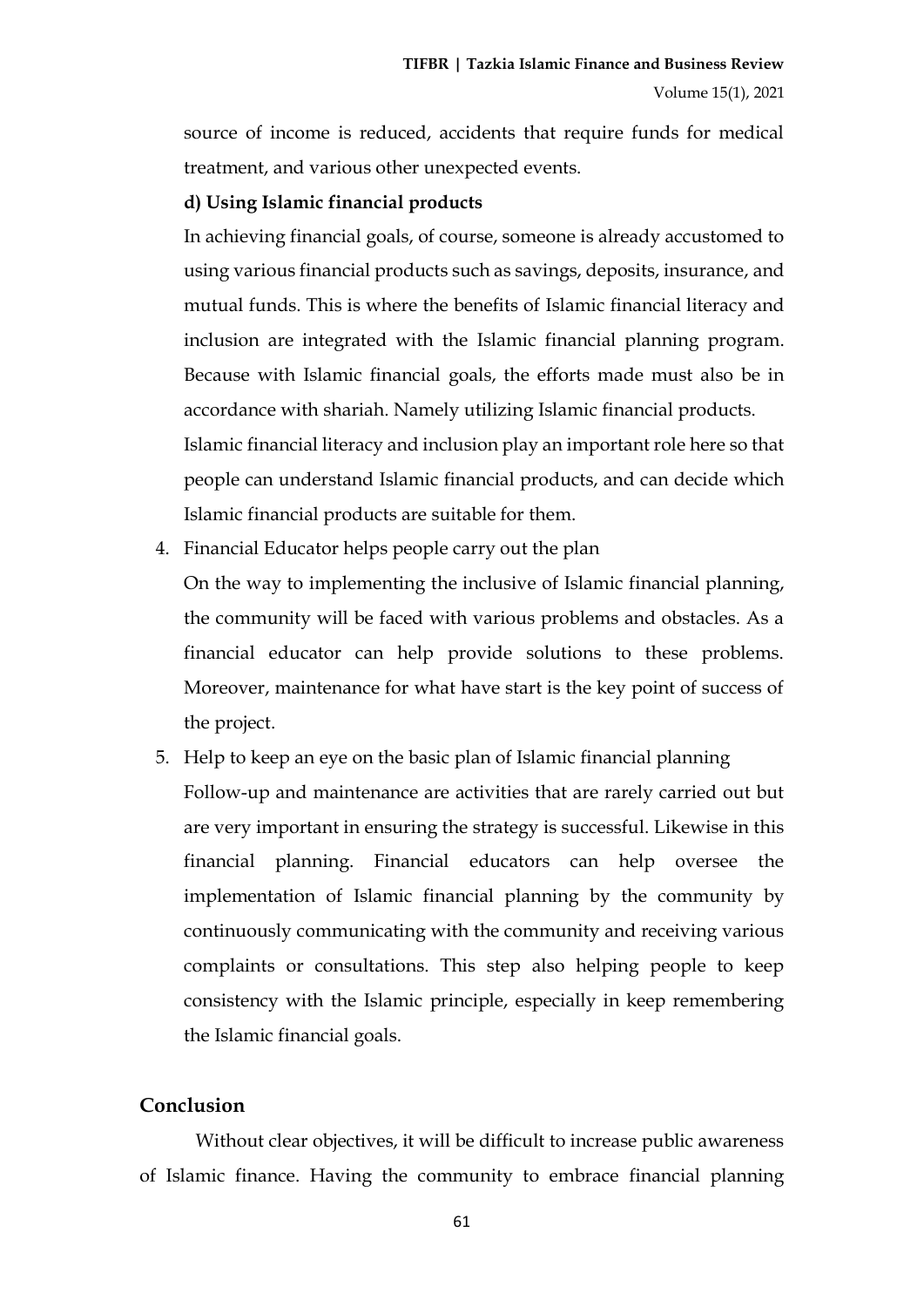activities could improve Islamic financial literacy and inclusion. Those who aspire to achieve their financial goals need to increase their financial knowledge (literacy) and financial experience (inclusion) (Norman, 2020; Sriwidodo & Sumaryanto, 2018). Because with good literacy and inclusion, the planning and implementation process will be more reasonable and achievable (Sriwidodo & Sumaryanto, 2018). At the same time, an inclusive Islamic financial planning can be obtained.

The main drivers of Islamic financial planning inclusion could be from the professional practitioners and academics. While the professional practitioners render financial planning services a *da'wah* as well as a source of livelihood, the academics can make this method a field of *da'wah* and knowledge distribution. Academics and experts in the field of Islamic economics can become the vanguard in increasing Islamic financial planning literacy, because they have better understanding of risks in an investment portfolio, and also an up to date knowledge of financial management topics.

As financial educators of inclusive Islamic financial planning, academics are the right people because they are able to hold the principles of financial planning code of ethics, namely: 1) client first, 2) integrity, 3) objectivity, 4) fairness, 5) professionalism, 6) competence, 7) confidentiality, and 8) diligence. Financial planners or financial educator from academia will act objectively, fairly and professionally. Because they does not have an element of interest with any party (in example insurance agent). Academics also have adequate integrity and competence in related topics. Thus this study had proposed a concept of Islamic financial planning that could improve Islamic financial literacy and inclusion.

#### **References**

Ahmed, H., & Salleh, A. M. H. A. P. M. (2016). Inclusive Islamic financial planning: a conceptual framework. *International Journal of Islamic and Middle Eastern Finance and Management*, *9*(2), 170–189. https://doi.org/10.1108/IMEFM-01-2015-0006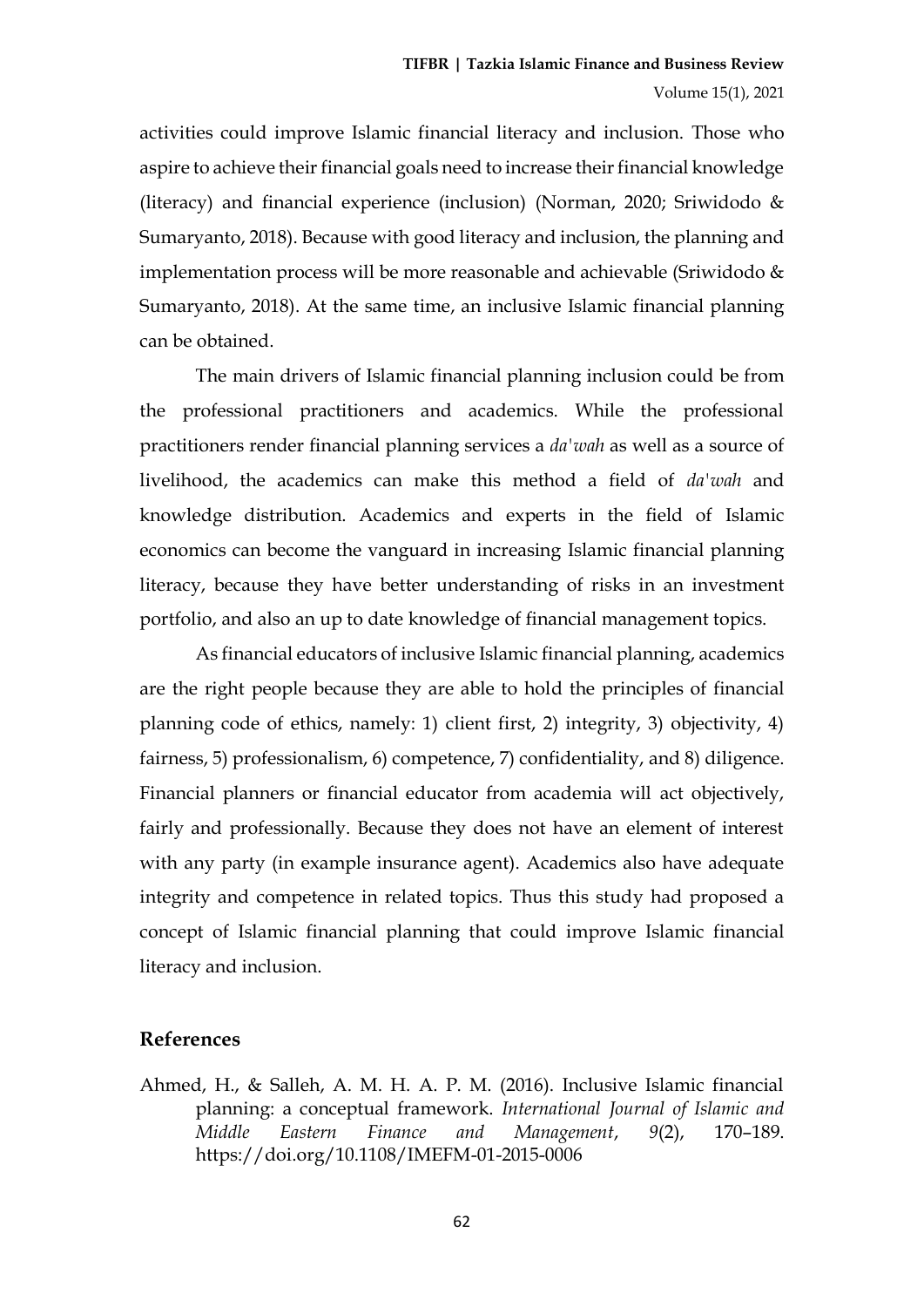- Amalia, E. (2020, July 8). *Peningkatan Literasi dan Inklusi Keuangan Syariah di Indonesia melalui Pemanfaatan Teknologi Informasi*. Masyarakat Ekonomi Syariah. http://www.ekonomisyariah.org/id/11340/peningkatanliterasi-dan-inklusi-keuangan-syariah-di-indonesia-melaluipemanfaatan-teknologi-informasi/
- Amilahaq, F., Wijayanti, P., Mohd Nasir, N. E., & Ahmad, S. (2020). Digital platform of zakat management organization for young adults in indonesia. *Advances in Intelligent Systems and Computing*, *1194 AISC*, 454– 462. https://doi.org/10.1007/978-3-030-50454-0\_46
- BNI Syariah. (2020, August 7). *Dukung Inklusi Keuangan Syariah, Pemerintah Kembangkan Ekosistem Ekonomi dan Keuangan Syariah Berbasis Pondok Pesantren - Siaran Pers BNI Syariah*. https://www.bnisyariah.co.id/idid/beranda/berita/siaranpers/articleid/2921
- Bratadharma, A. (2018, June 9). *Hidup Berkah Lewat Atur Keuangan Secara Syariah .* Medcom.Id. https://www.medcom.id/ekonomi/mikro/5b2VJxebhidup-berkah-lewat-atur-keuangan-secara-syariah
- Dennis, A. (2020, June 24). *Amid uncertainty, financial planning clients stick with long-term plans - Journal of Accountnacy*. Journal of Acccountancy. https://www.journalofaccountancy.com/news/2020/jun/cpafinancial-planning-clients-stick-with-long-term-plans-amidcoronavirus.html
- Departemen Ekonomi dan Keuangan Syariah. (2020). *Literasi Ekonomi Syariah*. Bank Indonesia
- Fan, L. (2020). Information Search, Financial Advice Use, and Consumer Financial Behavior. *Journal of Financial Counseling and Planning*, JFCP-18- 00086. https://doi.org/10.1891/jfcp-18-00086
- Financial Services Authority. (2019, November 7). *Siaran Pers Survei OJK 2019 Indeks Literasi Dan Inklusi Keuangan Meningkat*. Otoritas Jasa Keuangan. https://www.ojk.go.id/id/berita-dan-kegiatan/siaranpers/Pages/Siaran-Pers-Survei-OJK-2019-Indeks-Literasi-Dan-Inklusi-Keuangan-Meningkat.aspx
- FPSB Indonesia. (n.d.). *Definisi Perencaan Keuangan*. Financial Planning Standards Boards (FPSB) Indonesia. Retrieved September 27, 2020, from http://www.fpsbindonesia.net/index.php?menu=publikmedia
- Indriantoro, S., & Supomo, B. (1999). *Metodologi Penelitian Bisnis* (1st ed.). BPFE Yogyakarta.
- *Islamic Financial Planner | ArRIJAL & Partners*. (n.d.). Retrieved September 27, 2020, from https://arrijal9partners.wordpress.com/layanan/personalfinancial-advisor/
- Kaltim Post. (2020, August 26). *Literasi dan Indeks Inklusi Keuangan Syariah Masih Rendah | Kaltim Post*. Pro Kaltim.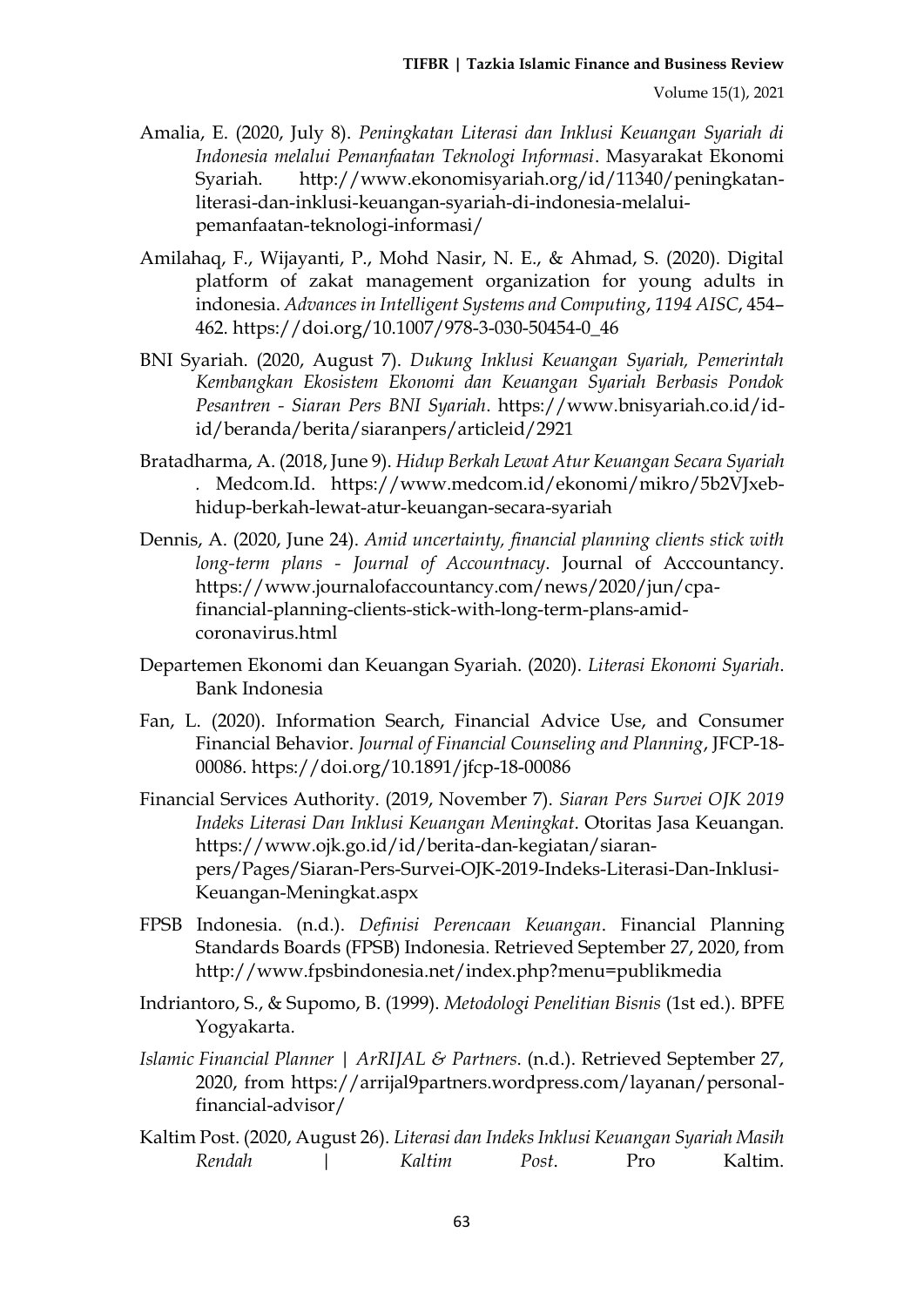https://kaltim.prokal.co/read/news/375865-literasi-dan-indeksinklusi-keuangan-syariah-masih-rendah.html

- Kim, K. T., Pak, T.-Y., Shin, S. H., & Hanna, S. D. (2018). The relationship between financial planner use and holding a retirement saving goal: A propensity score matching analysis. *Financial Planning Review*, *1*(1–2), e1008. https://doi.org/10.1002/cfp2.1008
- Koran Jakarta. (2020, July 17). *Literasi dan Inklusi Keuangan Syariah masih Rendah | Koran Jakarta*. Koran Jakarta. http://www.koran-jakarta.com/literasidan-inklusi-keuangan-syariah-masih-rendah/
- Lestari, N. M. (2019). Pengaruh Tingkat Literasi Mahasiswa Perbankan Syariah Terhadap Inklusi Keuangan Produk Perbankan Syariah Dalam Transaksi E\_Commerce | Jurnal Ekonomi Islam. *Jurnal Ekonomi Islam Fakultas Agama Islam UHAMKA*, *10*(2), 208–226. https://journal.uhamka.ac.id/index.php/jei/article/view/3764
- Lubis, D., & Ramadhoni, M. G. (2020). Analisis Keterkaitan Inklusi Keuangan Syariah dengan Pembangunan di Negara Anggota OKI. *AL-MUZARA'AH*, *7*(2), 1–16. https://doi.org/10.29244/jam.7.2.1-16
- Masyarakat Ekonomi Syariah. (2017, September 7). *Perencanaan Keuangan Syariah | Ekonomi Syariah*. Masyarakat Ekonomi Syariah (MES). http://www.ekonomisyariah.org/id/6574/perencanaan-keuangansyariah/
- Mat Nawi, H. (2018). Financial Planning Framework: Empirical Evidence on Muslim Households in Malaysia. *Canadian Social Science*, *14*(5), 11–16. https://doi.org/10.3968/10340
- Norman, E. (2020). Kebijakan Keuangan Inklusif Dalam Perspektif Ekonomi Syariah. *Reslaj : Religion Education Social Laa Roiba Journal*, *2*(1), 33–40. https://doi.org/10.47467/reslaj.v2i1.134
- Nurrahman, A., & Hartoyo, A. (2019, December 11). *Literasi dan Edukasi Keuangan Syariah Akan di Dorong dengan Implementasi MEKSI*. Komite Nasional Ekonomi Dan Keuangan Syariah (KNEKS). https://knks.go.id/berita/205/literasi-dan-edukasi-keuangansyariah-akan-di-dorong-dengan-implementasi-meksi?category=1
- Pangeran, P. (2013). Praktik Perencanaan Keuangan: Studi Empiris Tentang Sikap Dan Perilaku Keuangan Rumah Tangga Desa | Pangeran | KINERJA. *Kinerja Journal of Business and Economics*, *17*(2), 197–216. http://ojs.uajy.ac.id/index.php/kinerja/article/view/380
- Puspaningtyas, L., & Yolanda, F. (2019, December 10). *OJK Tegaskan Inklusi Keuangan Syariah tidak Berkurang | Republika Online*. Republika. https://republika.co.id/berita/q2a9gr370/ojk-tegaskan-inklusikeuangan-syariah-tidak-berkurang

Puspaningtyas, L., & Zuraya, N. (2019, December 4). *Tingkat Inklusi Keuangan*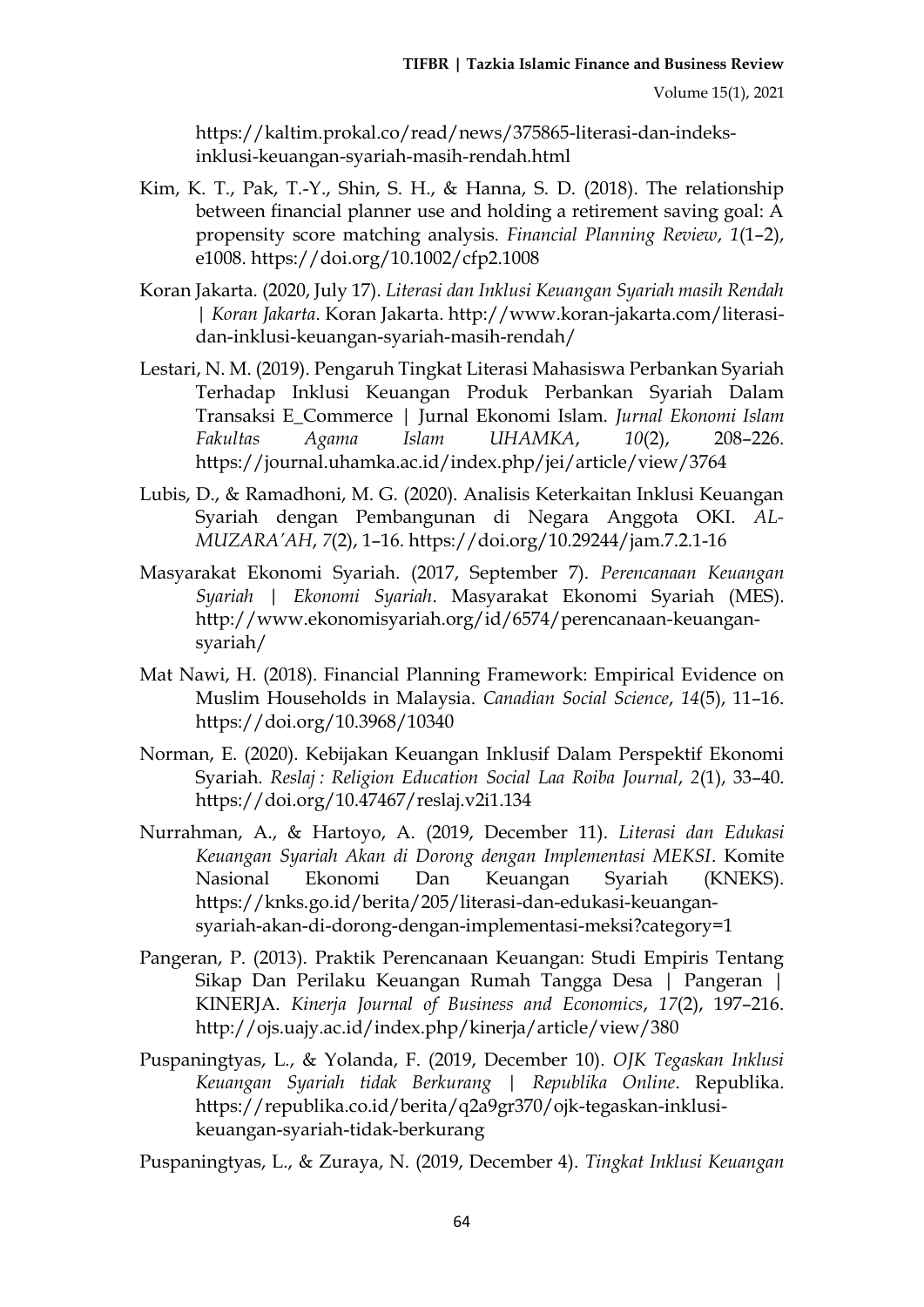*Syariah Indonesia Turun | Republika Online*. Republika. https://republika.co.id/berita/q1zefb383/tingkat-inklusi-keuangansyariah-indonesia-turun

- Puspitasari, S., Mahri, A. J. W., & Utami, S. A. (2020). Indeks Inklusi Keuangan Syariah di Indonesia. *Amwaluna: Jurnal Ekonomi Dan Keuangan Syariah*, *4*(1), 15–31. https://doi.org/10.29313/amwaluna.v4i1.5094
- Putra, H. S. (2013, June 15). *Bagaimanakah Perencanaan Keuangan Islami? | Republika Online*. https://republika.co.id/berita/konsultasi/motivasikeuangan/13/06/14/modtae-bagaimanakah-perencanaan-keuanganislami
- Ryan, M., & Cude, B. (2020). Financial Advice, Plan Choice, and Retirement Plan Satisfaction. *Journal of Financial Counseling and Planning*, JFCP-18- 00050. https://doi.org/10.1891/JFCP-18-00050
- Saadah, N. (2018). Perencanaan Keuangan Islam Sederhana dalam Bisnis E-Commerce pada Pengguna Online Shop. *Economica: Jurnal Ekonomi Islam*, *9*(1), 105. https://doi.org/10.21580/economica.2018.9.1.2593
- Scott, G. (2020, May 24). *Financial Planner Definition*. Investopedia. https://www.investopedia.com/terms/f/financialplanner.asp
- Senduk, S. (2008). *Mengelola Keuangan Keluarga*. Elex Media Komputindo. http://www.elexmedia.co.id/
- Silvy, M., & Yulianti, N. (2013). Sikap Pengelola Keuangan Dan Perilaku Perencanaan Investasi Keluarga Di Surabaya. *Journal of Business and Banking*, *3*(1), 57. https://doi.org/10.14414/jbb.v3i1.254
- Smith, L. (2020, June 5). *Financial Planners vs. Financial Advisors - SmartAsset*. SmartAsset. https://smartasset.com/financial-advisor/financialplanner-vs-financial-advisor
- Sriwidodo, U., & Sumaryanto. (2018). Analisis Self Control, Pengetahuan Keuangan, Dan Pengalaman Keuangan Terhadap Perencanaan Investasi. *Jurnal Ekonomi Dan Kewirausahaan*, *18*(1), 76–82. http://ejurnal.unisri.ac.id/index.php/Ekonomi/article/view/2317
- Subiaktono. (2014). Pengaruh Personality Traits Terhadap Perencanaan Keuangan Keluarga. *Jurnal Dinamika Manajemen*, *4*(2). https://doi.org/10.15294/jdm.v4i2.2759
- Wijayanti, P. (2020, October 16). *FE Unissula Tekankan Pentingnya Sakinah Finance - Universitas Islam Sultan Agung Semarang*. UNISSULA. http://unissula.ac.id/c24-berita-unissula/fe-unissula-tekankanpentingnya-sakinah-finance/
- Yao, R., Wu, W., & Mendenhall, C. (2020). Use of Advisors and Retirement Plan Performance. *Journal of Financial Counseling and Planning*, JFCP-18-00087. https://doi.org/10.1891/jfcp-18-00087